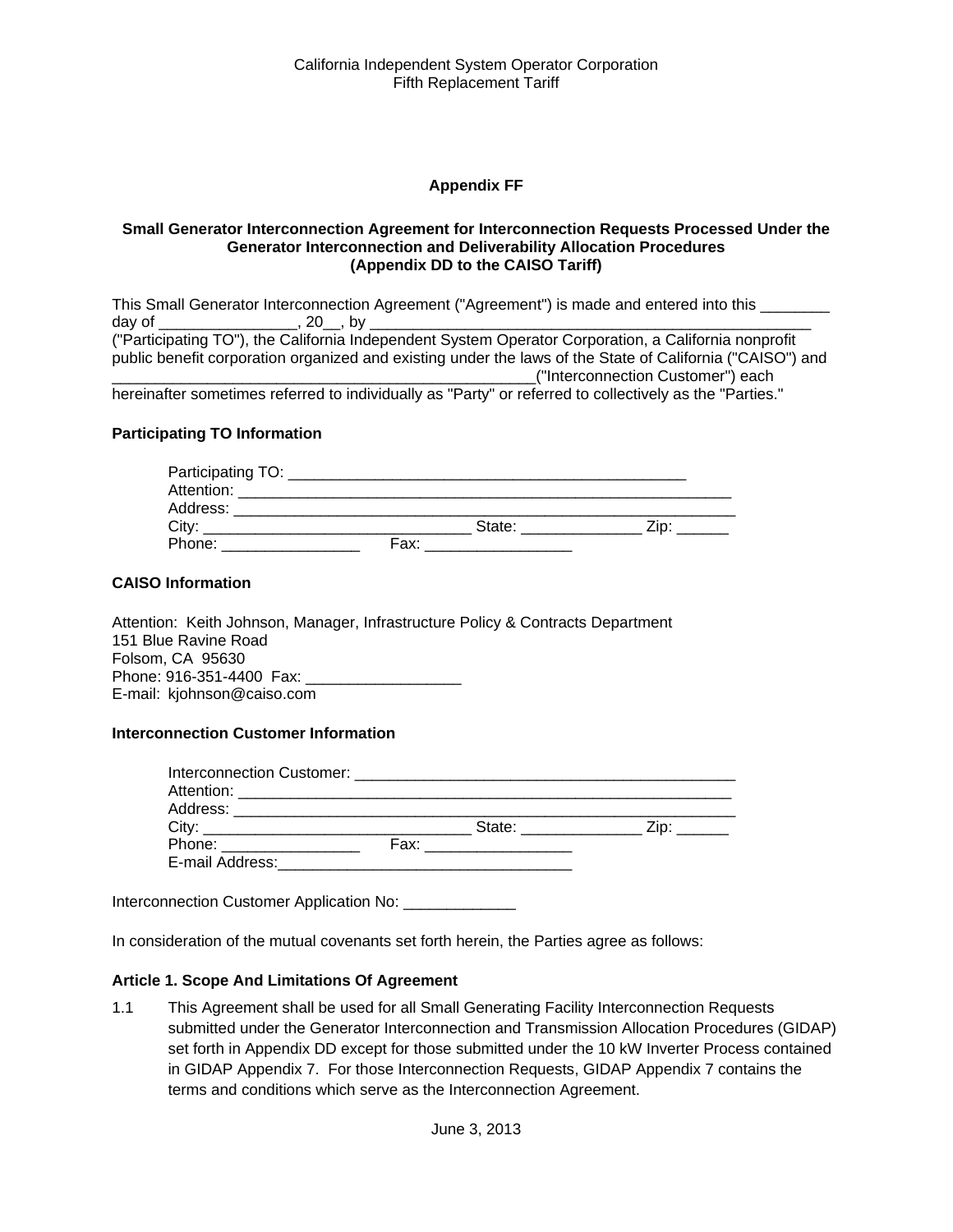- 1.2 This Agreement governs the terms and conditions under which the Interconnection Customer's Small Generating Facility will interconnect with, and operate in parallel with, the Participating TO's Transmission System.
- 1.3 This Agreement does not constitute an agreement to purchase or deliver the Interconnection Customer's power. The purchase or delivery of power and other services that the Interconnection Customer may require will be covered under separate agreements, if any. The Interconnection Customer will be responsible for separately making all necessary arrangements (including scheduling) for delivery of electricity in accordance with the CAISO Tariff.
- 1.4 Nothing in this Agreement is intended to affect any other agreement between or among the Parties.

#### 1.5 Responsibilities of the Parties

- 1.5.1 The Parties shall perform all obligations of this Agreement in accordance with all Applicable Laws and Regulations, Operating Requirements, and Good Utility Practice. The Parties shall use the Large Generator Interconnection Agreement (CAISO Tariff Appendix CC) to interpret the responsibilities of the Parties under this Agreement.
- 1.5.2 The Interconnection Customer shall construct, interconnect, operate and maintain its Small Generating Facility and construct, operate, and maintain its Interconnection Facilities in accordance with the applicable manufacturer's recommended maintenance schedule, and in accordance with this Agreement, and with Good Utility Practice.
- 1.5.3 The Participating TO shall construct, operate, and maintain its Interconnection Facilities and Upgrades in accordance with this Agreement, and with Good Utility Practice. The CAISO and the Participating TO shall cause the Participating TO's Transmission System to be operated and controlled in a safe and reliable manner and in accordance with this Agreement.
- 1.5.4 The Interconnection Customer agrees to construct its facilities or systems in accordance with applicable specifications that meet or exceed those provided by the National Electrical Safety Code, the American National Standards Institute, IEEE, Underwriter's Laboratory, and Operating Requirements in effect at the time of construction and other applicable national and state codes and standards. The Interconnection Customer agrees to design, install, maintain, and operate its Small Generating Facility so as to reasonably minimize the likelihood of a disturbance adversely affecting or impairing the system or equipment of the Participating TO and any Affected Systems. The Interconnection Customer shall comply with the Participating TO's Interconnection Handbook. In the event of a conflict between the terms of this Agreement and the terms of the Participating TO's Interconnection Handbook, the terms in this Agreement shall govern.
- June 3, 2013 1.5.5 Each Party shall operate, maintain, repair, and inspect, and shall be fully responsible for the facilities that it now or subsequently may own unless otherwise specified in the Attachments to this Agreement. Each Party shall be responsible for the safe installation,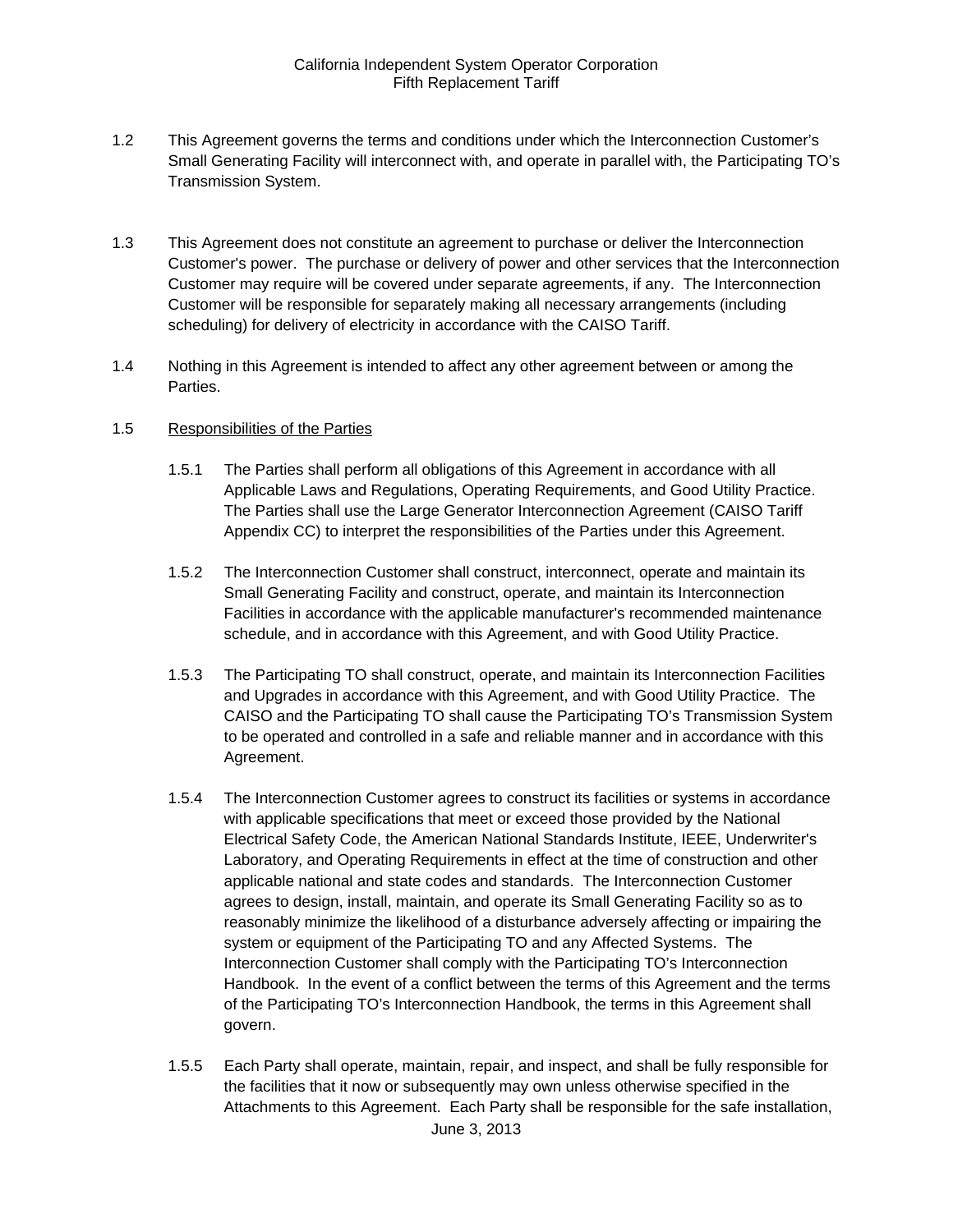maintenance, repair and condition of their respective lines and appurtenances on their respective sides of the point of change of ownership. The Participating TO and the Interconnection Customer, as appropriate, shall provide Interconnection Facilities that adequately protect the CAISO Controlled Grid, the Participating TO's electric system, the Participating TO's personnel, and other persons from damage and injury. The allocation of responsibility for the design, installation, operation, maintenance and ownership of Interconnection Facilities shall be delineated in the Attachments to this Agreement.

- 1.5.6 The Participating TO and the CAISO shall coordinate with Affected Systems to support the interconnection.
- 1.5.7 [This provision is intentionally omitted.]

# 1.6 Parallel Operation Obligations

Once the Small Generating Facility has been authorized to commence parallel operation, the Interconnection Customer shall abide by all rules and procedures pertaining to the parallel operation of the Small Generating Facility in the CAISO Balancing Authority Area, including, but not limited to; 1) the rules and procedures concerning the operation of generation set forth in the CAISO Tariff for the CAISO Controlled Grid and; 2) the Operating Requirements set forth in Attachment 5 of this Agreement.

# 1.7 Metering

The Interconnection Customer shall be responsible for the reasonable and necessary cost for the purchase, installation, operation, maintenance, testing, repair, and replacement of metering and data acquisition equipment specified in Attachments 2 and 3 of this Agreement. The Interconnection Customer's metering (and data acquisition, as required) equipment shall conform to applicable industry rules and Operating Requirements.

#### 1.8 Reactive Power

- 1.8.1 The Interconnection Customer shall design its Small Generating Facility to maintain a composite power delivery at continuous rated power output at the terminals of each generating unit at a power factor within the range of 0.95 leading to 0.90 lagging, unless the CAISO has established different requirements that apply to all similarly situated generators in the CAISO Balancing Authority Area on a comparable basis. The requirements of this paragraph shall not apply to wind generators and the requirements of Attachment 7 shall apply instead.
- 1.8.2 Payment to the Interconnection Customer for reactive power that the Small Generating Facility provides or absorbs when the CAISO requests the Interconnection Customer to operate its Small Generating Facility outside the range specified in article 1.8.1 will be made by the CAISO in accordance with the applicable provisions of the CAISO Tariff.
- 1.9 Capitalized terms used herein shall have the meanings specified in the Glossary of Terms in Attachment 1 or the body of this Agreement.
- 1.10 TP Deliverability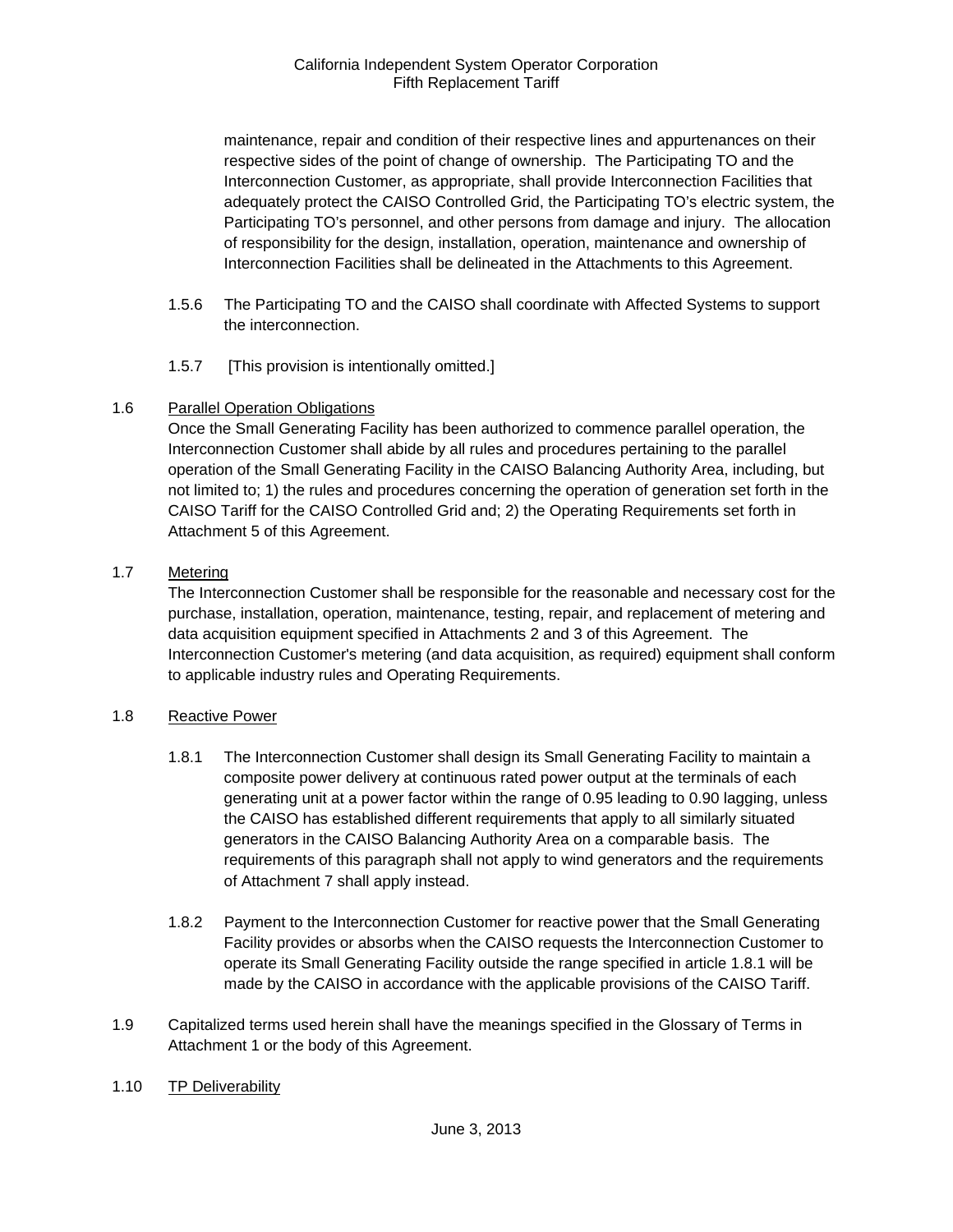To the extent that an Interconnection Customer is eligible for and has been allocated TP Deliverability pursuant to Section 8.9 of the GIDAP, the Interconnection Customer's right to retain such allocated TP Deliverability shall be contingent upon satisfying the obligations set forth in Section 8.9.3 of the GIDAP.

# **Article 2. Inspection, Testing, Authorization, And Right Of Access**

### 2.1 Equipment Testing and Inspection

- 2.1.1 The Interconnection Customer shall test and inspect its Small Generating Facility and Interconnection Facilities prior to interconnection. The Interconnection Customer shall notify the Participating TO and the CAISO of such activities no fewer than five (5) Business Days (or as may be agreed to by the Parties) prior to such testing and inspection. Testing and inspection shall occur on a Business Day. The Participating TO and the CAISO may, at their own expense, send qualified personnel to the Small Generating Facility site to inspect the interconnection and observe the testing. The Interconnection Customer shall provide the Participating TO and the CAISO a written test report when such testing and inspection is completed.
- 2.1.2 The Participating TO and the CAISO shall provide the Interconnection Customer written acknowledgment that they have received the Interconnection Customer's written test report. Such written acknowledgment shall not be deemed to be or construed as any representation, assurance, guarantee, or warranty by the Participating TO or the CAISO of the safety, durability, suitability, or reliability of the Small Generating Facility or any associated control, protective, and safety devices owned or controlled by the Interconnection Customer or the quality of power produced by the Small Generating Facility.
- 2.2 Authorization Required Prior to Parallel Operation
	- 2.2.1 The Participating TO and the CAISO shall use Reasonable Efforts to list applicable parallel operation requirements in Attachment 5 of this Agreement. Additionally, the Participating TO and the CAISO shall notify the Interconnection Customer of any changes to these requirements as soon as they are known. The Participating TO and the CAISO shall make Reasonable Efforts to cooperate with the Interconnection Customer in meeting requirements necessary for the Interconnection Customer to commence parallel operations by the in-service date.
	- 2.2.2 The Interconnection Customer shall not operate its Small Generating Facility in parallel with the Participating TO's Transmission System without prior written authorization of the Participating TO. The Participating TO will provide such authorization to the Interconnection Customer and the CAISO once the Participating TO receives notification that the Interconnection Customer has complied with all applicable parallel operation requirements. Such authorization shall not be unreasonably withheld, conditioned, or delayed.

#### 2.3 Right of Access to Premises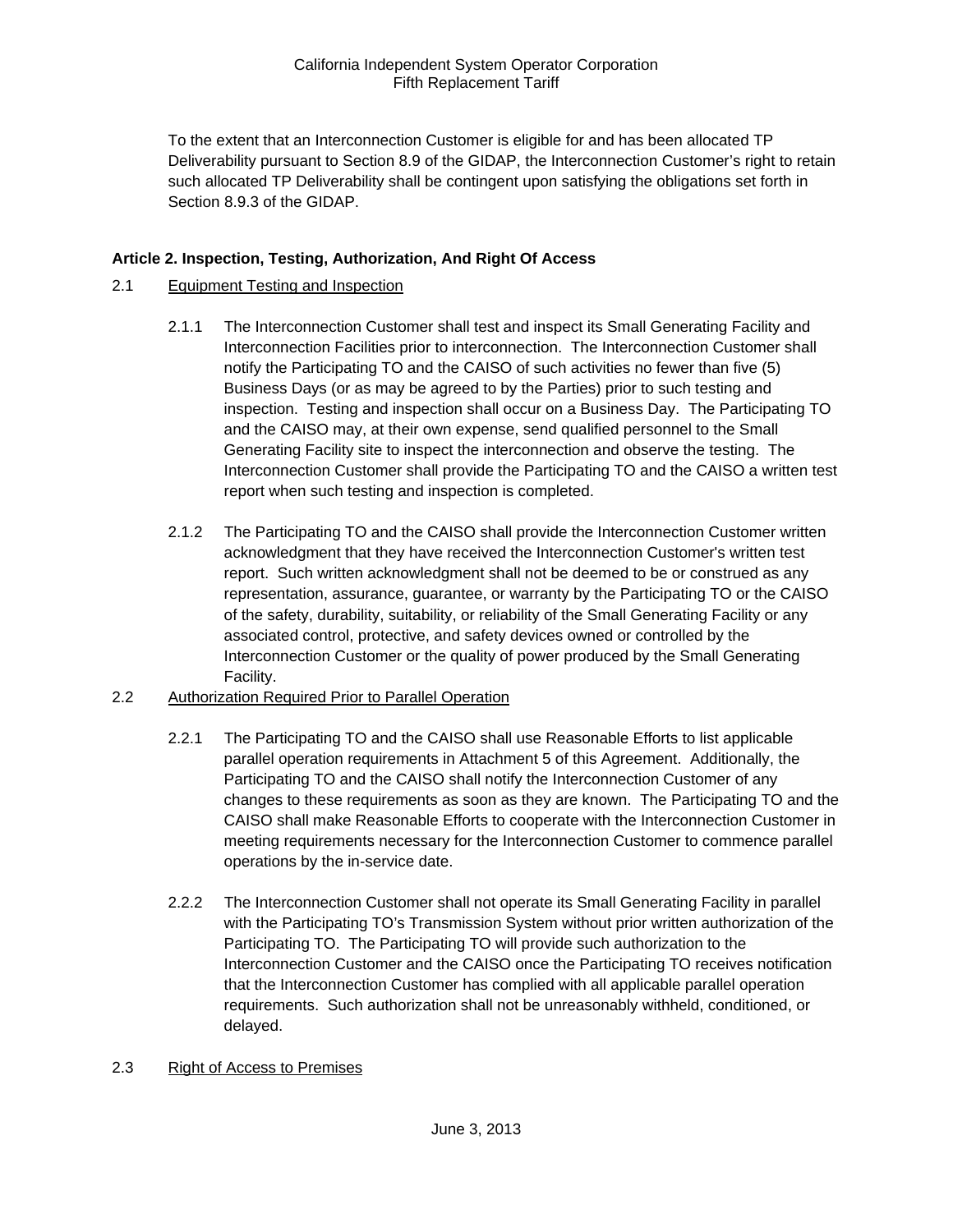- 2.3.1 Upon reasonable notice, the Participating TO and the CAISO may send a qualified person to the premises of the Interconnection Customer at or immediately before the time the Small Generating Facility first produces energy to inspect the interconnection, and observe the commissioning of the Small Generating Facility (including any required testing), startup, and operation for a period of up to three (3) Business Days after initial start-up of the unit. In addition, the Interconnection Customer shall notify the Participating TO and the CAISO at least five (5) Business Days prior to conducting any on-site verification testing of the Small Generating Facility.
- 2.3.2 Following the initial inspection process described above, at reasonable hours, and upon reasonable notice, or at any time without notice in the event of an emergency or hazardous condition, the Participating TO and the CAISO shall have access to the Interconnection Customer's premises for any reasonable purpose in connection with the performance of the obligations imposed on it by this Agreement or if necessary to meet its legal obligation to provide service to its customers.
- 2.3.3 Each Party shall be responsible for its own costs associated with following this article.

#### **Article 3. Effective Date, Term, Termination, And Disconnection**

#### 3.1 Effective Date

This Agreement shall become effective upon execution by the Parties subject to acceptance by FERC (if applicable), or if filed unexecuted, upon the date specified by the FERC. The Participating TO and the CAISO shall promptly file this Agreement with the FERC upon execution, if required.

#### 3.2 Term of Agreement

This Agreement shall become effective on the Effective Date and shall remain in effect for a period of \_\_\_\_ years from the Effective Date (term specified in individual agreements to be ten (10) years or such other longer period as the Interconnection Customer may request) and shall be automatically renewed for each successive one-year period thereafter, unless terminated earlier in accordance with article 3.3 of this Agreement.

#### 3.3 Termination

No termination shall become effective until the Parties have complied with all Applicable Laws and Regulations applicable to such termination, including the filing with FERC of a notice of termination of this Agreement (if required), which notice has been accepted for filing by FERC.

- 3.3.1 The Interconnection Customer may terminate this Agreement at any time by giving the Participating TO and the CAISO twenty (20) Business Days written notice.
- 3.3.2 Any Party may terminate this Agreement after Default pursuant to article 7.6.
- 3.3.3 Upon termination of this Agreement, the Small Generating Facility will be disconnected from the CAISO Controlled Grid. All costs required to effectuate such disconnection shall be borne by the terminating Party, unless such termination resulted from the nonterminating Party's Default of this Agreement or such non-terminating Party otherwise is responsible for these costs under this Agreement.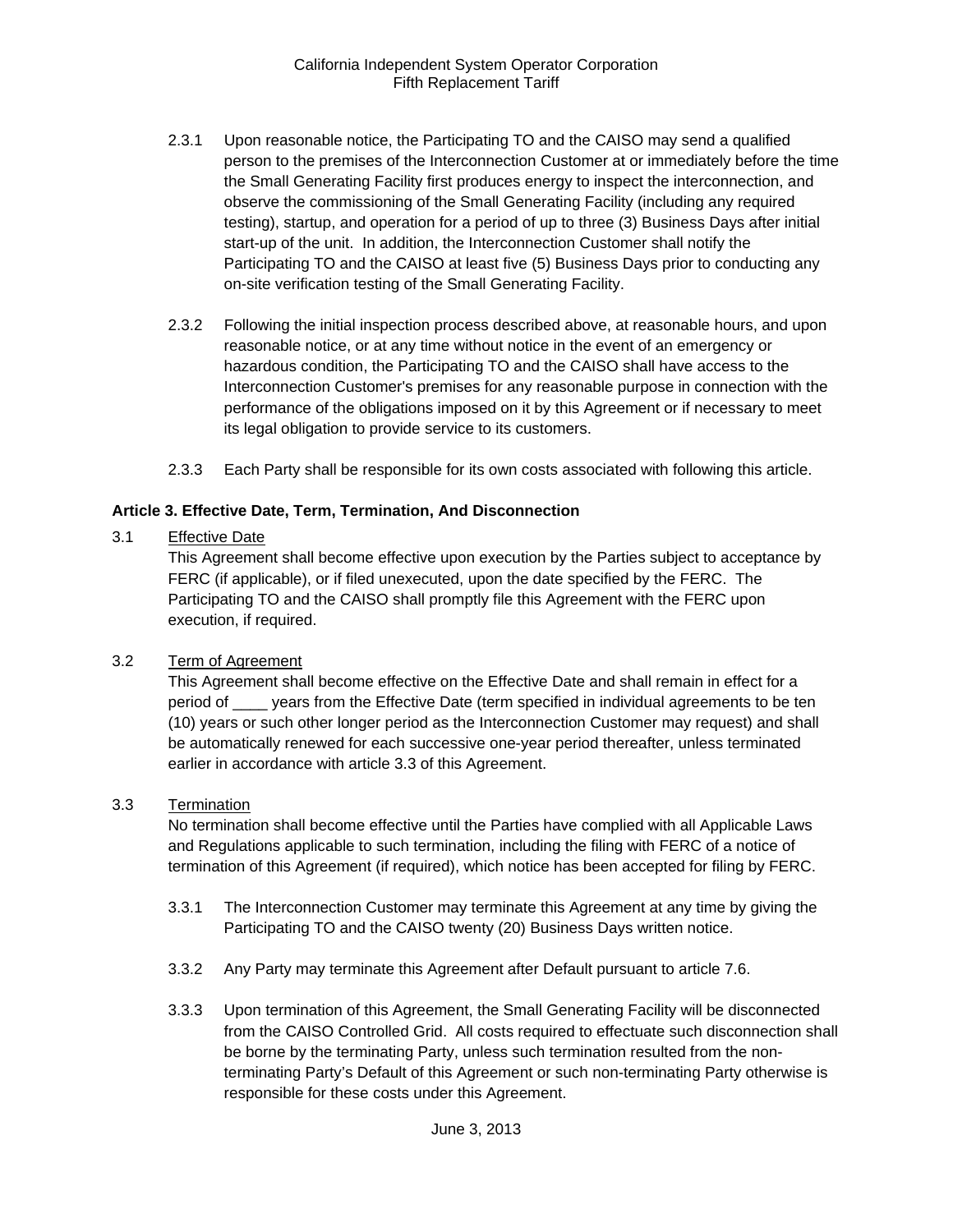- 3.3.4 The termination of this Agreement shall not relieve any Party of its liabilities and obligations, owed or continuing at the time of termination.
- 3.3.5 The provisions of this article shall survive termination or expiration of this Agreement.

#### 3.4 Temporary Disconnection

Temporary disconnection of the Small Generating Facility or associated Interconnection Facilities shall continue only for so long as reasonably necessary under Good Utility Practice.

#### 3.4.1 Emergency Conditions

"Emergency Condition" shall mean a condition or situation: (1) that in the judgment of the Party making the claim is imminently likely to endanger life or property; (2) that, in the case of the CAISO, is imminently likely (as determined in a non-discriminatory manner) to cause a material adverse effect on the security of, or damage to, the CAISO Controlled Grid or the electric systems of others to which the CAISO Controlled Grid is directly connected; (3) that, in the case of the Participating TO, is imminently likely (as determined in a non-discriminatory manner) to cause a material adverse effect on the security of, or damage to, the Participating TO's Transmission System, the Participating TO's Interconnection Facilities, Distribution System, or the electric systems of others to which the Participating TO's electric system is directly connected; or (4) that, in the case of the Interconnection Customer, is imminently likely (as determined in a nondiscriminatory manner) to cause a material adverse effect on the security of, or damage to, the Small Generating Facility or the Interconnection Customer's Interconnection Facilities. Under Emergency Conditions, the CAISO or the Participating TO may immediately suspend interconnection service and temporarily disconnect the Small Generating Facility. The Participating TO or the CAISO shall notify the Interconnection Customer promptly when it becomes aware of an Emergency Condition that may reasonably be expected to affect the Interconnection Customer's operation of the Small Generating Facility or the Interconnection Customer's Interconnection Facilities. The Interconnection Customer shall notify the Participating TO and the CAISO promptly when it becomes aware of an Emergency Condition that may reasonably be expected to affect the CAISO Controlled Grid, the Participating TO's Interconnection Facilities, or any Affected Systems. To the extent information is known, the notification shall describe the Emergency Condition, the extent of the damage or deficiency, the expected effect on the operation of the Interconnection Customer's or Participating TO's facilities and operations, its anticipated duration, and the necessary corrective action.

#### 3.4.2 Routine Maintenance, Construction, and Repair

The Participating TO or the CAISO may interrupt interconnection service or curtail the output of the Small Generating Facility and temporarily disconnect the Small Generating Facility from the CAISO Controlled Grid when necessary for routine maintenance, construction, and repairs on the CAISO Controlled Grid or the Participating TO's electric system. The Party scheduling the interruption shall provide the Interconnection Customer with (5) five Business Days notice prior to such interruption. The Party scheduling the interruption shall use Reasonable Efforts to coordinate such reduction or temporary disconnection with the Interconnection Customer.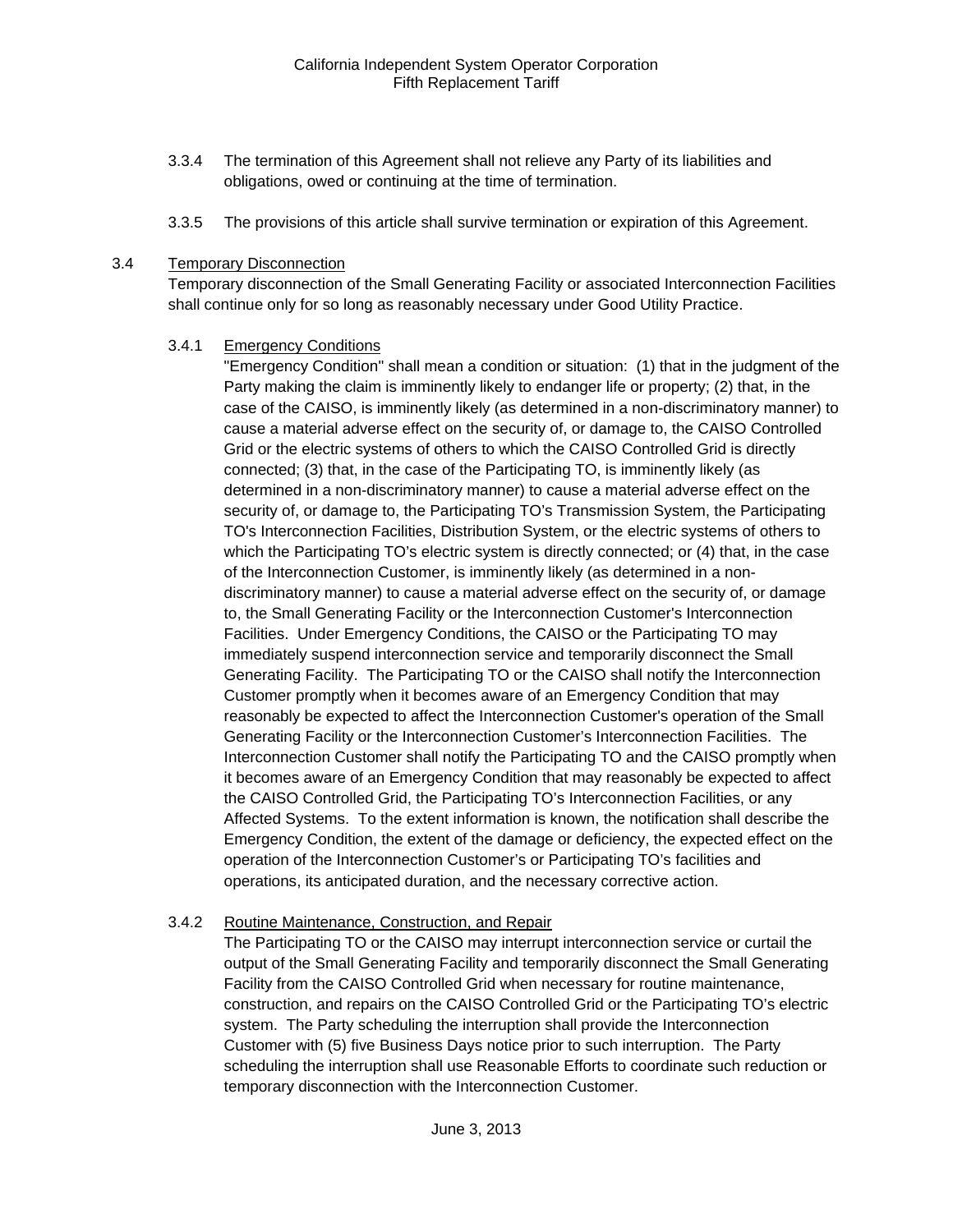The Interconnection Customer shall update its planned maintenance schedules in accordance with the CAISO Tariff. The CAISO may request the Interconnection Customer to reschedule its maintenance as necessary to maintain the reliability of the CAISO Controlled Grid in accordance with the CAISO Tariff. Such planned maintenance schedules and updates and changes to such schedules shall be provided by the Interconnection Customer to the Participating TO concurrently with their submittal to the CAISO.

#### 3.4.3 Forced Outages

During any forced outage, the Participating TO or the CAISO may suspend interconnection service to effect immediate repairs on the CAISO Controlled Grid or the Participating TO's electric system. The Participating TO or the CAISO shall use Reasonable Efforts to provide the Interconnection Customer with prior notice. If prior notice is not given, the Participating TO or the CAISO shall, upon request, provide the Interconnection Customer written documentation after the fact explaining the circumstances of the disconnection. The Interconnection Customer shall notify CAISO, as soon as practicable, of all forced outages or reductions of the Small Generating Facility in accordance with the CAISO Tariff.

# 3.4.4 Adverse Operating Effects

The Participating TO or the CAISO shall notify the Interconnection Customer as soon as practicable if, based on Good Utility Practice, operation of the Small Generating Facility may cause disruption or deterioration of service to other customers served from the same electric system, or if operating the Small Generating Facility could cause damage to the CAISO Controlled Grid, the Participating TO's Transmission System or Affected Systems. Supporting documentation used to reach the decision to disconnect shall be provided to the Interconnection Customer upon request. If, after notice, the Interconnection Customer fails to remedy the adverse operating effect within a reasonable time, the Participating TO or the CAISO may disconnect the Small Generating Facility. The Participating TO or the CAISO shall provide the Interconnection Customer with (5) five Business Day notice of such disconnection, unless the provisions of article 3.4.1 apply.

#### 3.4.5 Modification of the Small Generating Facility

The Interconnection Customer must receive written authorization from the Participating TO and the CAISO before making any change to the Small Generating Facility that may have a material impact on the safety or reliability of the CAISO Controlled Grid or the Participating TO's electric system. Such authorization shall not be unreasonably withheld. Modifications shall be done in accordance with Good Utility Practice. If the Interconnection Customer makes such modification without the Participating TO's and the CAISO's prior written authorization, the Participating TO or the CAISO shall have the right to temporarily disconnect the Small Generating Facility.

#### 3.4.6 Reconnection

The Parties shall cooperate with each other to restore the Small Generating Facility, Interconnection Facilities, the Participating TO's electric system, and the CAISO Controlled Grid to their normal operating state as soon as reasonably practicable following a temporary disconnection.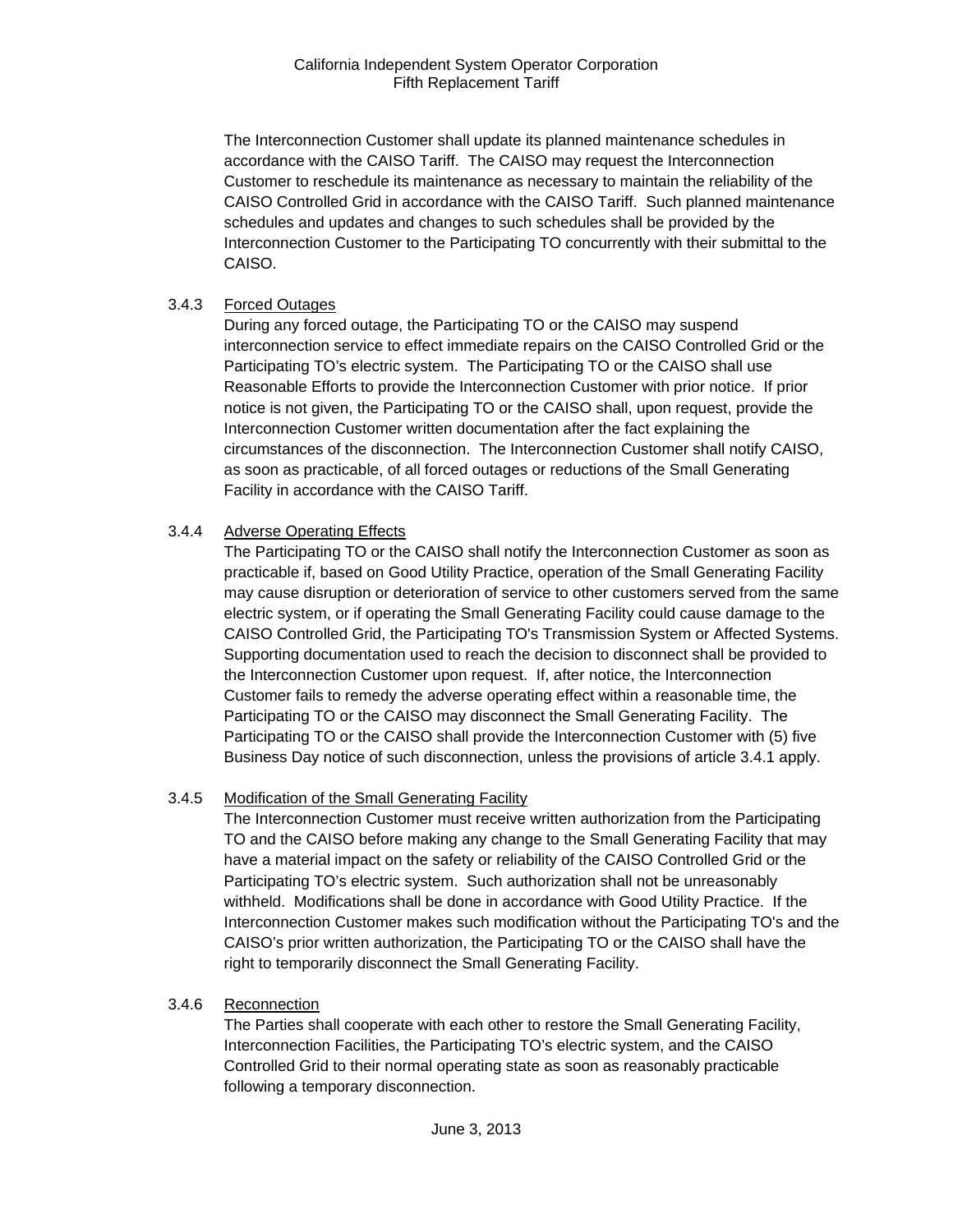# **Article 4. Costs for Interconnection Facilities & Distribution Upgrades**

- 4.1 Interconnection Facilities
	- 4.1.1 The Interconnection Customer shall pay for the cost of the Interconnection Facilities itemized in Attachment 2 of this Agreement. The Participating TO shall provide a best estimate cost, including overheads, for the purchase and construction of its Interconnection Facilities and provide a detailed itemization of such costs. Costs associated with Interconnection Facilities may be shared with other entities that may benefit from such facilities by agreement of the Interconnection Customer, such other entities, the CAISO, and the Participating TO.
	- 4.1.2 The Interconnection Customer shall be responsible for its share of all reasonable expenses, including overheads, associated with (1) owning, operating, maintaining, repairing, and replacing its own Interconnection Facilities, and (2) operating, maintaining, repairing, and replacing the Participating TO's Interconnection Facilities.

# 4.2 Distribution Upgrades

The Participating TO shall design, procure, construct, install, and own the Distribution Upgrades described in Attachment 6 of this Agreement. If the Participating TO and the Interconnection Customer agree, the Interconnection Customer may construct Distribution Upgrades that are located on land owned by the Interconnection Customer. The actual cost of the Distribution Upgrades, including overheads, shall be directly assigned to the Interconnection Customer.

#### **Article 5. Cost Responsibility For Network Upgrades**

5.1 Applicability

No portion of this Article 5 shall apply unless the interconnection of the Small Generating Facility requires Network Upgrades.

#### 5.2 Network Upgrades

The Participating TO shall design, procure, construct, install, and own the Network Upgrades described in Attachment 6 of this Agreement, except for Merchant Network Upgrades. If the Participating TO and the Interconnection Customer agree, the Interconnection Customer may construct Network Upgrades that are located on land owned by the Interconnection Customer. The actual cost of the Network Upgrades, including overheads, shall be borne initially by the Interconnection Customer. For costs associated with Area Delivery Network Upgrades, any cost estimates will be advisory in nature and will not be considered as definitive or as establishing a cap on the maximum cost responsibility of the Interconnection Customer for Area Delivery Network Upgrades.

# 5.2.1 Merchant Network Upgrades

If the Interconnection Customer is an Option (B) Interconnection Customer, the Interconnection Customer may elect to have a party other than the applicable Participating TO construct some or all of the LDNU and ADNU that the Interconnection Customer has the obligation to fund and that are not subject to reimbursement. Such LDNU and ADNU will be constructed and incorporated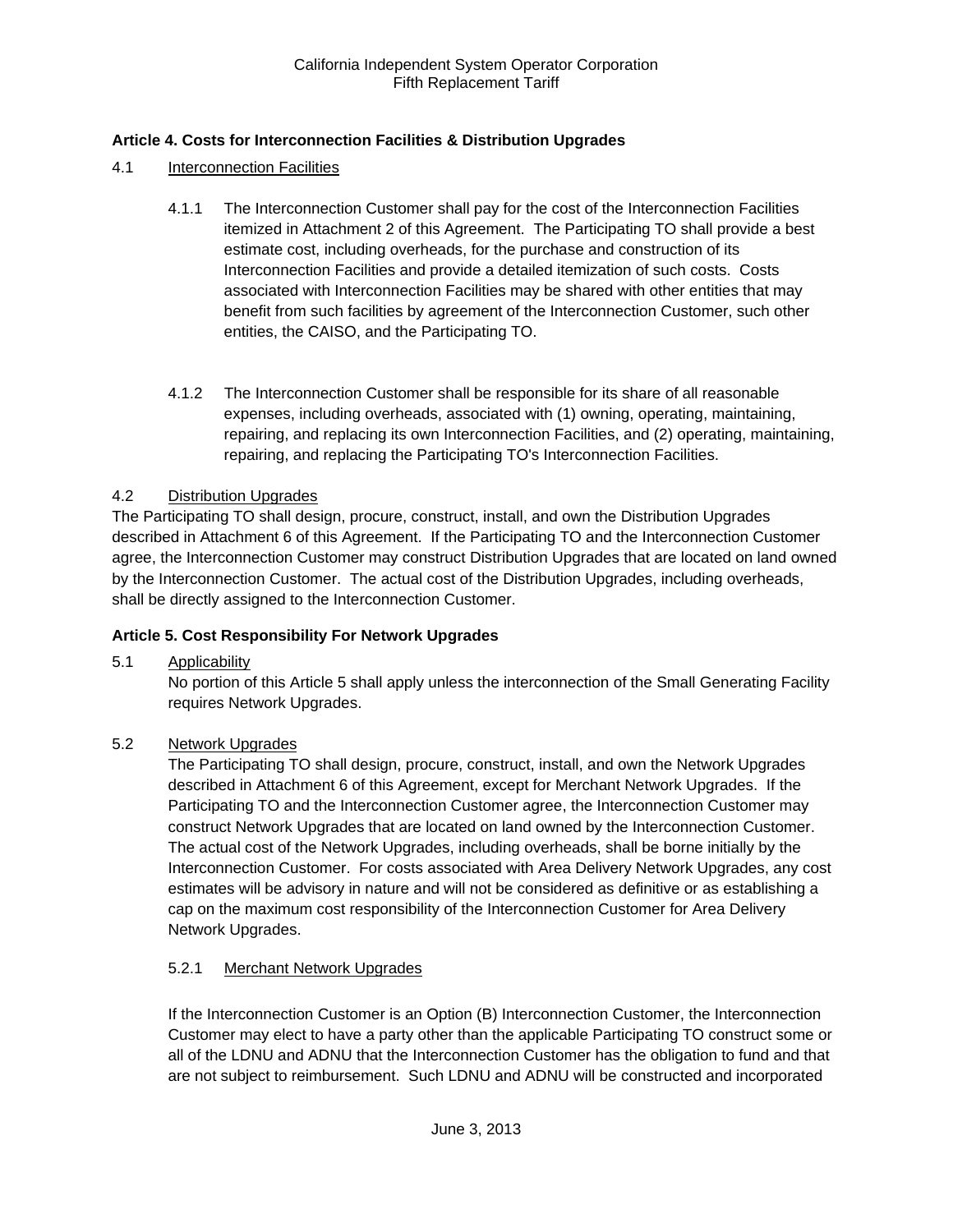into the CAISO Controlled Grid pursuant to the provisions for Merchant Transmission Facilities in CAISO Tariff Sections 24.4.6.1 and 36.11.

#### 5.3 Transmission Credits

No later than thirty (30) days prior to the Commercial Operation Date, the Interconnection Customer may make a one-time election by written notice to the CAISO and the Participating TO to receive Congestion Revenue Rights as defined in and as available under the CAISO Tariff at the time of the election in accordance with the CAISO Tariff, in lieu of a repayment of the cost of Network Upgrades in accordance with Article 5.3.1.

#### 5.3.1 Repayment of Amounts Advanced for Network Upgrades

5.3.1.1 Repayment of Amounts Advanced Regarding Non-Phased Generating Facilities

Upon the Commercial Operation Date of a Generating Facility that is not a Phased Generating Facility, the Interconnection Customer shall be entitled to a repayment for the Interconnection Customer's contribution to the cost of Network Upgrades as follows:

- (a) For Reliability Network Upgrades, the Interconnection Customer shall be entitled to a repayment of the Interconnection Customer's assigned cost responsibility for Reliability Network Upgrades up to a maximum of \$60,000 per MW of generating capacity. For purposes of this determination, generating capacity will be based on the capacity of the Interconnection Customer's Generating Facility at the time it achieves Commercial Operation. To the extent that such repayment does not cover all of the costs of the Interconnection Customer's Reliability Network Upgrades, the Interconnection Customer shall receive CRRs for that portion of its Reliability Network Upgrades that are not covered by cash repayment.
- (b) For Local Delivery Network Upgrades:
	- i. If the Interconnection Customer is an Option (B) Interconnection Customer and has been allocated and continues to be eligible to receive TP Deliverability pursuant to the GIDAP, the Interconnection Customer shall be entitled to repayment of a portion of the total amount paid to the Participating TO for the cost of Local Delivery Network Upgrades for which it is responsible. The repayment amount shall be determined by dividing the amount of TP Deliverability received by the amount of deliverability requested by the Interconnection Customer, and multiplying that percentage by the total amount paid to the Participating TO by the Interconnection Customer for Local Delivery Network Upgrades.
	- June 3, 2013 ii. If the Interconnection Customer is an Option (B) Interconnection Customer and has not been allocated any TP Deliverability, the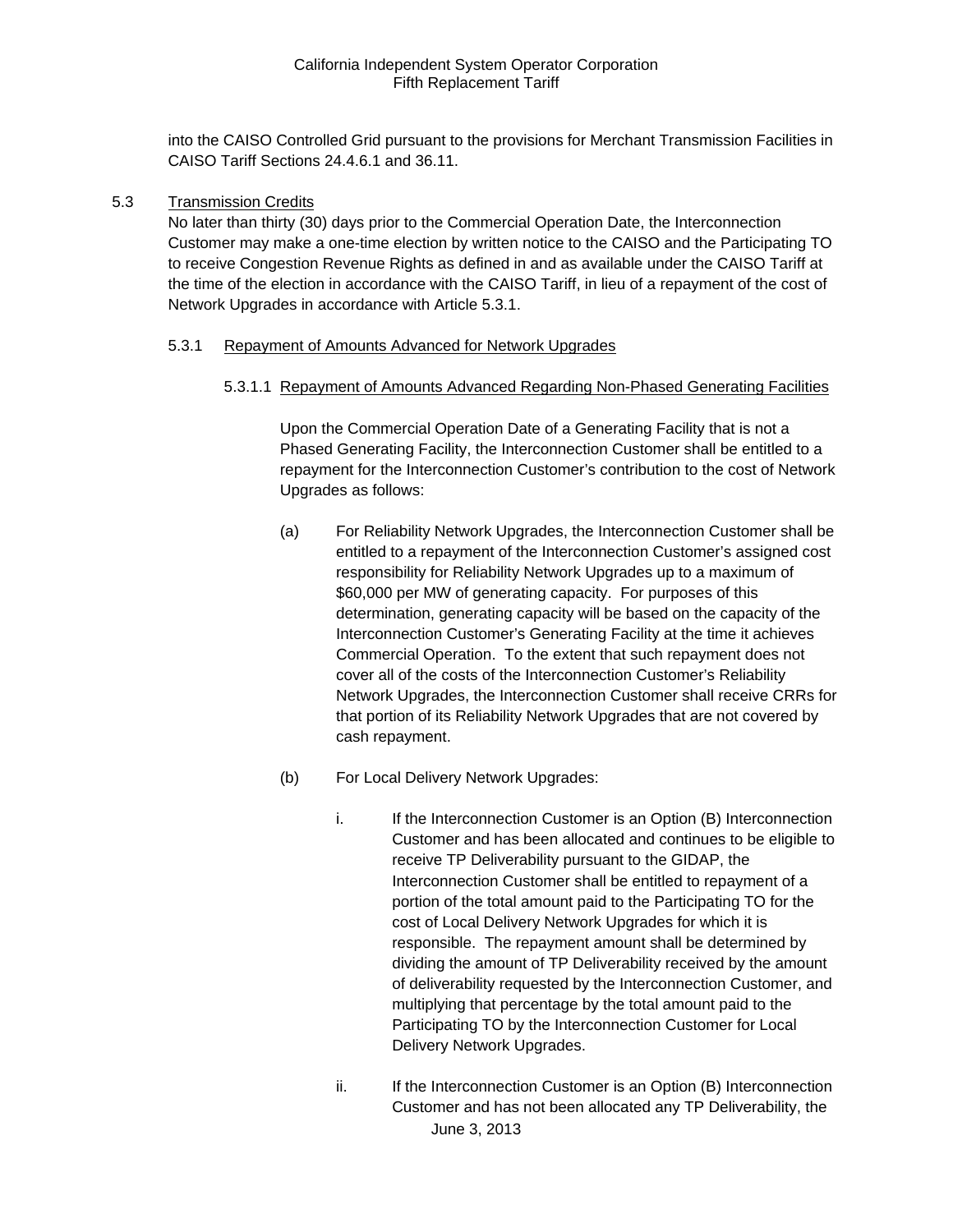> Interconnection Customer shall not be entitled to repayment for the cost of Local Delivery Network Upgrades.

- (iii) If the Interconnection Customer is an Option (A) Interconnection Customer, the Interconnection Customer shall be entitled to a repayment equal to the total amount paid to the Participating TO for the costs of Local Delivery Network Upgrades for which it is responsible.
- (c) For Area Delivery Network Upgrades, the Interconnection Customer shall not be entitled to repayment for the costs of Area Delivery Network Upgrades.
- (d) If an Option (B) Interconnection Customer elects and is eligible to construct and own Merchant Network Upgrades as set forth in Article 5.2.1 of this SGIA, then the Interconnection Customer shall not be entitled to any repayment pursuant to this SGIA.

Such repayment amount shall include any tax gross-up or other tax-related payments associated with Network Upgrades not refunded to the Interconnection Customer, and shall be paid to the Interconnection Customer by the Participating TO on a dollar-for-dollar basis either through (1) direct payments made on a levelized basis over the five-year period commencing on the Commercial Operation Date; or (2) any alternative payment schedule that is mutually agreeable to the Interconnection Customer and Participating TO, provided that such amount is paid within five (5) years from the Commercial Operation Date. Notwithstanding the foregoing, if this Agreement terminates within five (5) years from the Commercial Operation Date, the Participating TO's obligation to pay refunds to the Interconnection Customer shall cease as of the date of termination.

#### 5.3.1.2 Repayment of Amounts Advanced Regarding Phased Generating Facilities

Upon the Commercial Operation Date of each phase of a Phased Generating Facility, the Interconnection Customer shall be entitled to a repayment equal to the amount paid to the Participating TO for the cost of Network Upgrades for that completed phase for which the Interconnection Customer is responsible, subject to the limitations specified in Article 5.3.1.1, if all of the following conditions are satisfied:

(a) The Generating Facility is capable of being constructed in phases;

(b) The Generating Facility is specified in the SGIA as being constructed in phases;

(c) The completed phase corresponds to one of the phases specified in the SGIA;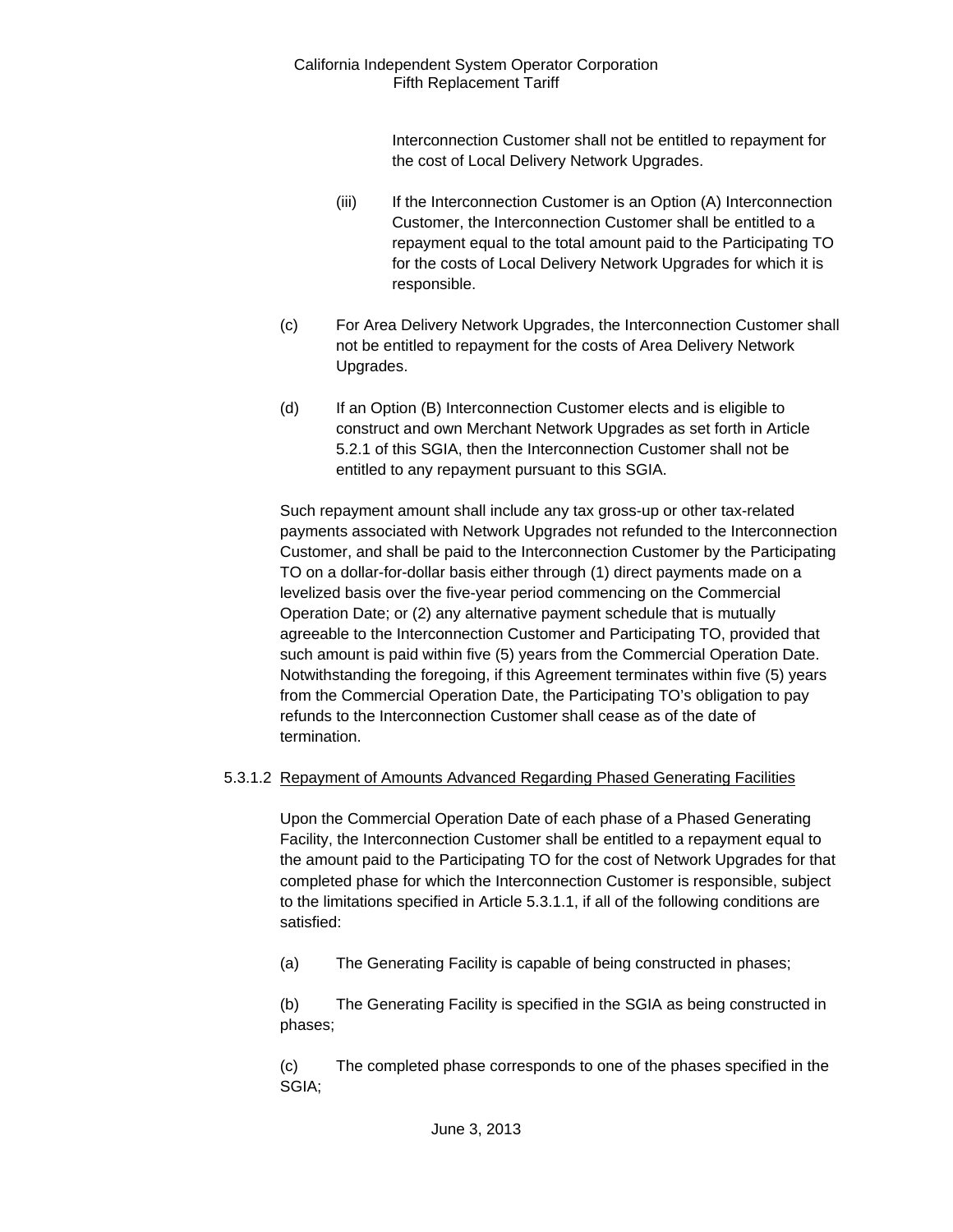(d) The Interconnection Customer has tendered notice pursuant to the SGIA that the phase has achieved Commercial Operation;

(e) All parties to the SGIA have agreed that the completed phase meets the requirements set forth in the SGIA and any other operating, metering, and interconnection requirements to permit generation output of the entire capacity of the completed phase as specified in the SGIA;

(f) The Network Upgrades necessary for the completed phase to meet the desired level of deliverability are in service; and

(g) The Interconnection Customer has posted one hundred (100) percent of the Interconnection Financial Security required for the Network Upgrades for all the phases of the Generating Facility.

Upon satisfaction of these conditions (a) through (g), the Interconnection Customer shall be entitled to receive a partial repayment of its financed cost responsibility, to the extent that it is otherwise eligible for such repayment pursuant to Article 5.3.1.1, in an amount equal to the percentage of the Generating Facility declared to be in Commercial Operation multiplied by the cost of the Network Upgrades associated with the completed phase. The Interconnection Customer shall be entitled to repayment in this manner for each completed phase until the entire Generating Facility is completed.

If the SGIA includes a partial termination provision and the partial termination right has been exercised with regard to a phase that has not been built, then the Interconnection Customer's eligibility for repayment under this Article as to the remaining phases shall not be diminished. If the Interconnection Customer completes one or more phases and then defaults on the SGIA, the Participating TO and the CAISO shall be entitled to offset any losses or damages resulting from the default against any repayments made for Network Upgrades related to the completed phases, provided that the party seeking to exercise the offset has complied with any requirements which may be required to apply the stream of payments utilized to make the repayment to the Interconnection Customer as an offset.

Any repayment amount for completion of a phase shall include any tax gross-up or other tax-related payments associated with Network Upgrades not refunded to the Interconnection Customer, and shall be paid to the Interconnection Customer by the Participating TO on a dollar-for-dollar basis either through (1) direct payments made on a levelized basis over the five-year period commencing on the Commercial Operation Date; or (2) any alternative payment schedule that is mutually agreeable to the Interconnection Customer and Participating TO, provided that such amount is paid within five (5) years from the Commercial Operation Date. Notwithstanding the foregoing, if this Agreement terminates within five (5) years from the Commercial Operation Date, the Participating TO's obligation to pay refunds to the Interconnection Customer shall cease as of the date of termination.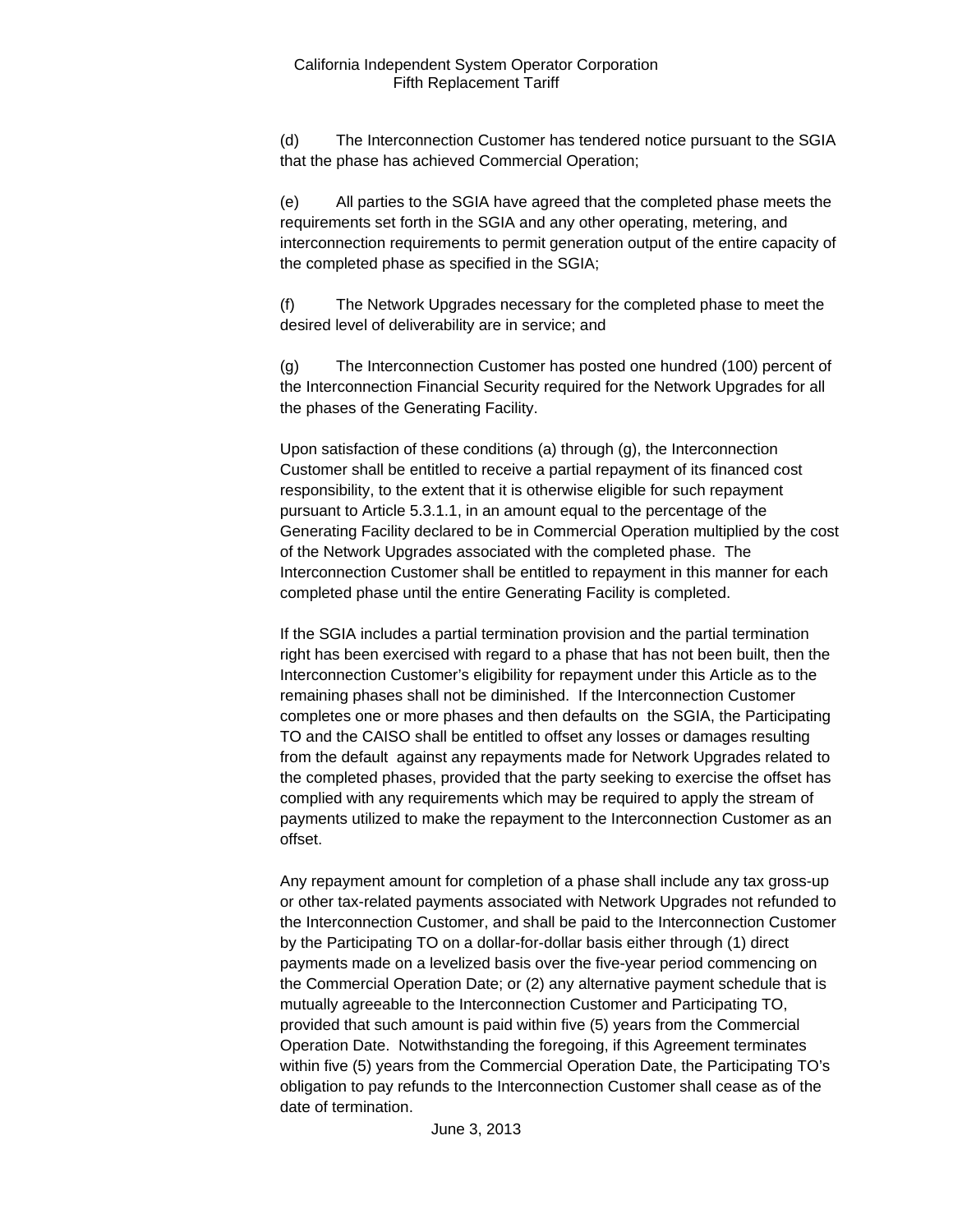# 5.3.1.3 Interest Payments and Assignment Rights

Any repayment shall include interest calculated in accordance with the methodology set forth in FERC's regulations at 18 C.F.R. §35.19a(a)(2)(iii) from the date of any payment for Network Upgrades through the date on which the Interconnection Customer receives a repayment of such payment. Interest shall continue to accrue on the repayment obligation so long as this Agreement is in effect. The Interconnection Customer may assign such repayment rights to any person.

# 5.3.1.4 Failure to Achieve Commercial Operation

# 5.3.2 Special Provisions for Affected Systems

The Interconnection Customer shall enter into an agreement with the owner of the Affected System and/or other affected owners of portions of the CAISO Controlled Grid, as applicable, in accordance with the GIDAP. Such agreement shall specify the terms governing payments to be made by the Interconnection Customer to the owner of the Affected System and/or other affected owners of portions of the CAISO Controlled Grid. In no event shall the Participating TO be responsible for the repayment for any facilities that are not part of the Participating TO's Transmission System.

# 5.3.3 Rights Under Other Agreements

Notwithstanding any other provision of this Agreement, nothing herein shall be construed as relinquishing or foreclosing any rights, including but not limited to firm transmission rights, capacity rights, transmission congestion rights, or transmission credits, that the Interconnection Customer shall be entitled to, now or in the future, under any other agreement or tariff as a result of, or otherwise associated with, the transmission capacity, if any, created by the Network Upgrades, including the right to obtain cash reimbursements or transmission credits for transmission service that is not associated with the Small Generating Facility.

5.3.4 Compensation for Customer-Funded Upgrades Utilized by Subsequent Interconnection Customers. If the Interconnection Customer funds Network Upgrades for which it is not eligible for repayment, the Interconnection Customer will be entitled to direct compensation by any Interconnection Customers in later Queue Clusters that utilize such Network Upgrades. Such compensation will be determined based on the distribution flow factors of the Generating Facilities that will be using the Network Upgrades.

# **Article 6. Billing, Payment, Milestones, And Financial Security**

- 6.1 Billing and Payment Procedures and Final Accounting
	- 6.1.1 The Participating TO shall bill the Interconnection Customer for the design, engineering, construction, and procurement costs of Interconnection Facilities and Upgrades contemplated by this Agreement on a monthly basis, or as otherwise agreed by the Parties. The Interconnection Customer shall pay each bill within thirty (30) calendar days of receipt, or as otherwise agreed to by the Parties. Notwithstanding the foregoing, any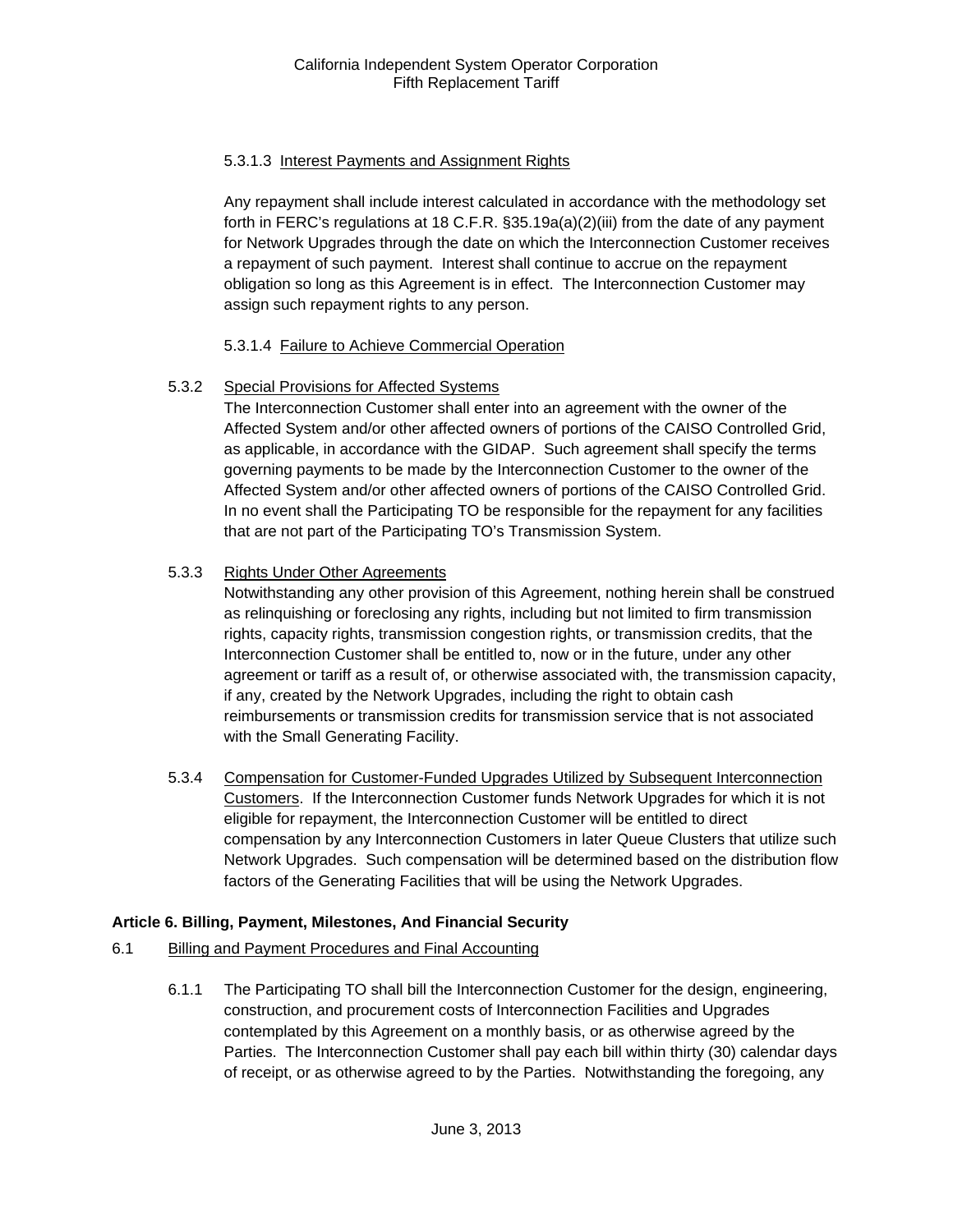invoices between the CAISO and another Party shall be submitted and paid in accordance with the CAISO Tariff.

 6.1.2 Within six (6) months of completing the construction and installation of the Participating TO's Interconnection Facilities and/or Upgrades described in the Attachments to this Agreement, the Participating TO shall provide the Interconnection Customer with a final accounting report of any difference between (1) the Interconnection Customer's cost responsibility for the actual cost of such facilities or Upgrades, and (2) the Interconnection Customer's previous aggregate payments to the Participating TO for such facilities or Upgrades. If the Interconnection Customer's cost responsibility exceeds its previous aggregate payments, the Participating TO shall invoice the Interconnection Customer for the amount due and the Interconnection Customer shall make payment to the Participating TO within thirty (30) calendar days. If the Interconnection Customer's previous aggregate payments exceed its cost responsibility under this Agreement, the Participating TO shall refund to the Interconnection Customer an amount equal to the difference within 30 calendar days of the final accounting report.

# 6.2 Milestones

The Parties shall agree on milestones for which each Party is responsible and list them in Attachment 4 of this Agreement. A Party's obligations under this provision may be extended by agreement. If a Party anticipates that it will be unable to meet a milestone for any reason other than a Force Majeure Event, as defined in article 7.5.1, it shall immediately notify the other Parties of the reason(s) for not meeting the milestone and (1) propose the earliest reasonable alternate date by which it can attain this and future milestones, and (2) request appropriate amendments to Attachment 4. The Parties affected by the failure to meet a milestone shall not unreasonably withhold agreement to such an amendment unless (1) they will suffer significant uncompensated economic or operational harm from the delay, (2) attainment of the same milestone has previously been delayed, or (3) they have reason to believe that the delay in meeting the milestone is intentional or unwarranted notwithstanding the circumstances explained by the Party proposing the amendment.

6.3 Financial Security Arrangements for Small Generating Facilities Processed Under the Fast Track Process or Small Generating Facilities Processed under SGIP

*The terms and conditions of this Article 6.3 shall apply only to Small Generating Facilities that are no larger than 5 MW that are processed under the Fast Track Process under the GIDAP, CAISO Tariff Appendix DD.* 

*In such case, the terms of Article 6.4 below do not apply to this Agreement.* 

*For easy reference, the Parties shall check the Box below when this Article 6.3 applies:*  **[ ] THIS ARTICLE 6.3 APPLIES** 

June 3, 2013 6.3.1 At least twenty (20) Business Days prior to the commencement of the design, procurement, installation, or construction of a discrete portion of the Participating TO's Interconnection Facilities and Upgrades, the Interconnection Customer shall provide the Participating TO, at the Interconnection Customer's option, a guarantee, a surety bond, letter of credit or other form of security that is reasonably acceptable to the Participating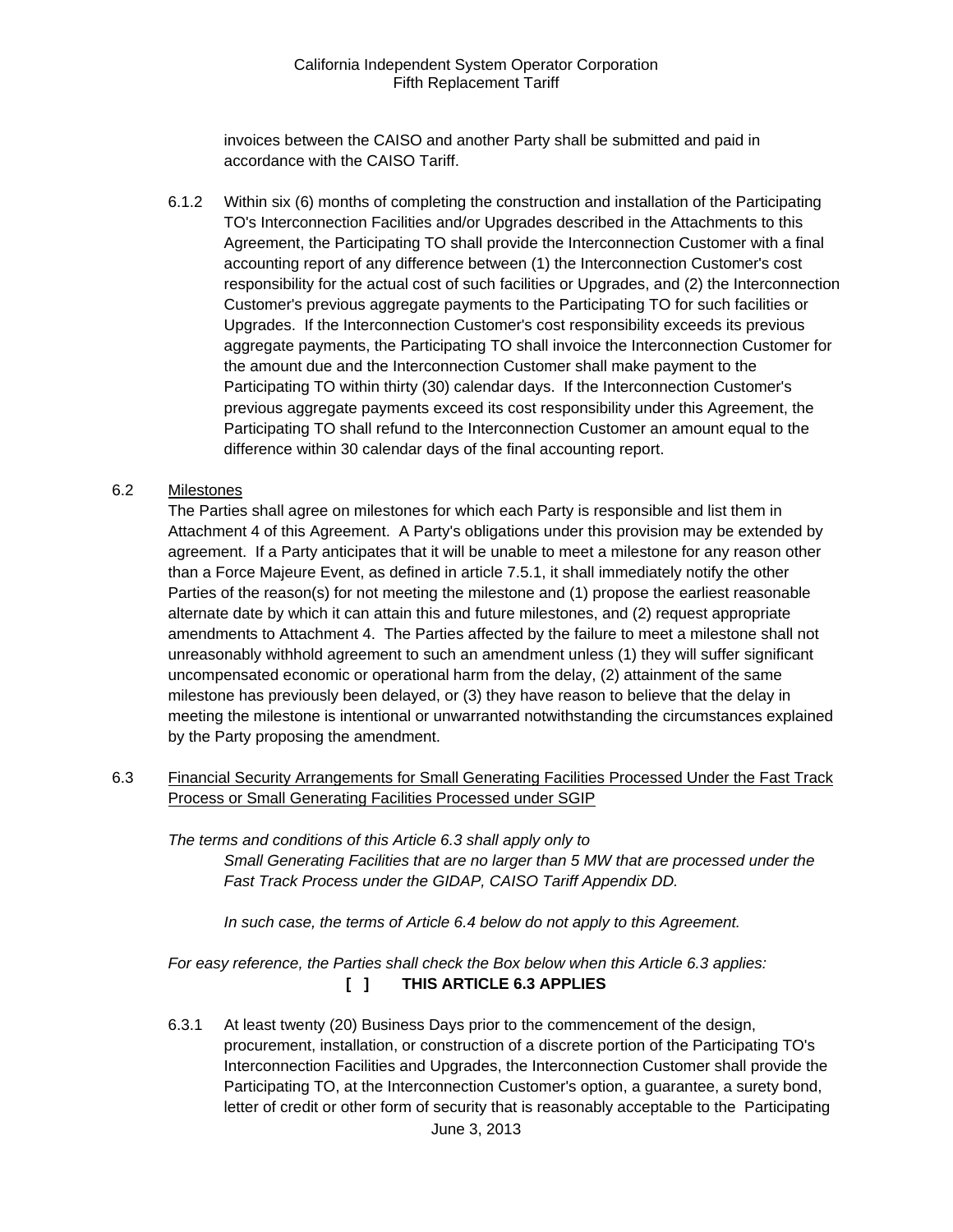TO and is consistent with the Uniform Commercial Code of the jurisdiction where the Point of Interconnection is located. Such security for payment shall be in an amount sufficient to cover the costs for constructing, designing, procuring, and installing the applicable portion of the Participating TO's Interconnection Facilities and Upgrades and shall be reduced on a dollar-for-dollar basis for payments made to the Participating TO under this Agreement during its term.

- 6.3.2 If a guarantee is provided, the guarantee must be made by an entity that meets the creditworthiness requirements of the Participating TO, and contain terms and conditions that guarantee payment of any amount that may be due from the Interconnection Customer, up to an agreed-to maximum amount.
- 6.3.3 If a letter of credit or surety bond is provided, the letter of credit or surety bond must be issued by a financial institution or insurer reasonably acceptable to the Participating TO and must specify a reasonable expiration date.
- 6.4 Financial Security Arrangements for All Other Small Generating Facilities

*The terms of this Article 6.4 apply to Small Generating Facilities that have been processed under either* 

- *1. the Cluster Study Process or*
- *2. the Independent Study Track Process*

*of the GIDAP set forth in CAISO Tariff Appendix DD. In such case, the provisions of Article 6.3 do not apply to this Agreement.* 

 *In such case, the terms of Article 6.3 above do not apply to this Agreement.* 

# *For easy reference, the Parties shall check the Box below when this Article 6.4 applies:*  **[ ] THIS ARTICLE 6.4 APPLIES**

6.4.1 The Interconnection Customer is obligated to provide all necessary Interconnection Financial Security required under Section 9 of the GIDAP in a manner acceptable under Section 9 of the GIDAP. Failure by the Interconnection Customer to timely satisfy the GIDAP's requirements for the provision of Interconnection Financial Security shall be deemed a breach of this Agreement and a condition of Default of this Agreement.

6.4.2 Notwithstanding any other provision in this Agreement for notice of Default and opportunity to cure such Default, the CAISO or the Participating TO shall provide Interconnection Customer with written notice of any Default due to timely failure to post Financial Security, and the Interconnection Customer shall have five (5) Business Days from the date of such notice to cure such Default by posting the required Financial Security. If the Interconnection Customer fails to cure the Default, then this Agreement shall be deemed terminated.

#### **Article 7. Assignment, Liability, Indemnity, Force Majeure, And Default**

7.1 Assignment

This Agreement may be assigned by any Party upon fifteen (15) Business Days prior written notice and opportunity to object by the other Parties; provided that: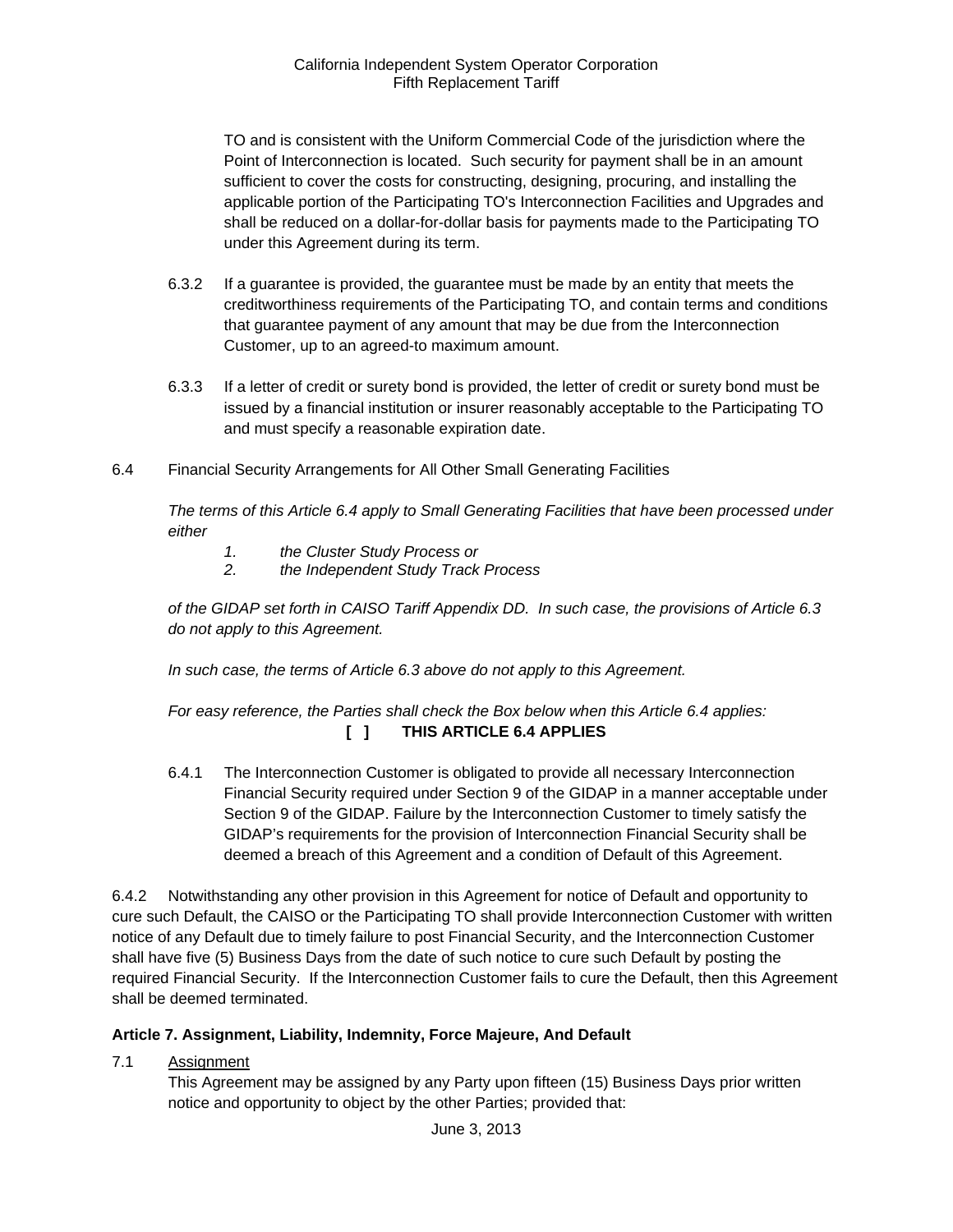- 7.1.1 Any Party may assign this Agreement without the consent of the other Parties to any affiliate of the assigning Party with an equal or greater credit rating and with the legal authority and operational ability to satisfy the obligations of the assigning Party under this Agreement, provided that the Interconnection Customer promptly notifies the Participating TO and the CAISO of any such assignment;
- 7.1.2 The Interconnection Customer shall have the right to assign this Agreement, without the consent of the Participating TO or the CAISO, for collateral security purposes to aid in providing financing for the Small Generating Facility, provided that the Interconnection Customer will promptly notify the Participating TO and the CAISO of any such assignment.
- 7.1.3 Any attempted assignment that violates this article is void and ineffective. Assignment shall not relieve a Party of its obligations, nor shall a Party's obligations be enlarged, in whole or in part, by reason thereof. An assignee is responsible for meeting the same financial, credit, and insurance obligations as the Interconnection Customer. Where required, consent to assignment will not be unreasonably withheld, conditioned or delayed.

# 7.2 Limitation of Liability

Each Party's liability to the other Parties for any loss, cost, claim, injury, liability, or expense, including reasonable attorney's fees, relating to or arising from any act or omission in its performance of this Agreement, shall be limited to the amount of direct damage actually incurred. In no event shall any Party be liable to the other Parties for any indirect, special, consequential, or punitive damages, except as authorized by this Agreement.

# 7.3 Indemnity

- 7.3.1 This provision protects each Party from liability incurred to third parties as a result of carrying out the provisions of this Agreement. Liability under this provision is exempt from the general limitations on liability found in Article 7.2.
- 7.3.2 The Parties shall at all times indemnify, defend, and hold the other Parties harmless from, any and all damages, losses, claims, including claims and actions relating to injury to or death of any person or damage to property, demand, suits, recoveries, costs and expenses, court costs, attorney fees, and all other obligations by or to third parties, arising out of or resulting from another Party's action or failure to meet its obligations under this Agreement on behalf of the indemnifying Party, except in cases of gross negligence or intentional wrongdoing by the indemnified Party.
- 7.3.3 If an indemnified Party is entitled to indemnification under this article as a result of a claim by a third party, and the indemnifying Party fails, after notice and reasonable opportunity to proceed under this article, to assume the defense of such claim, such indemnified Party may at the expense of the indemnifying Party contest, settle or consent to the entry of any judgment with respect to, or pay in full, such claim.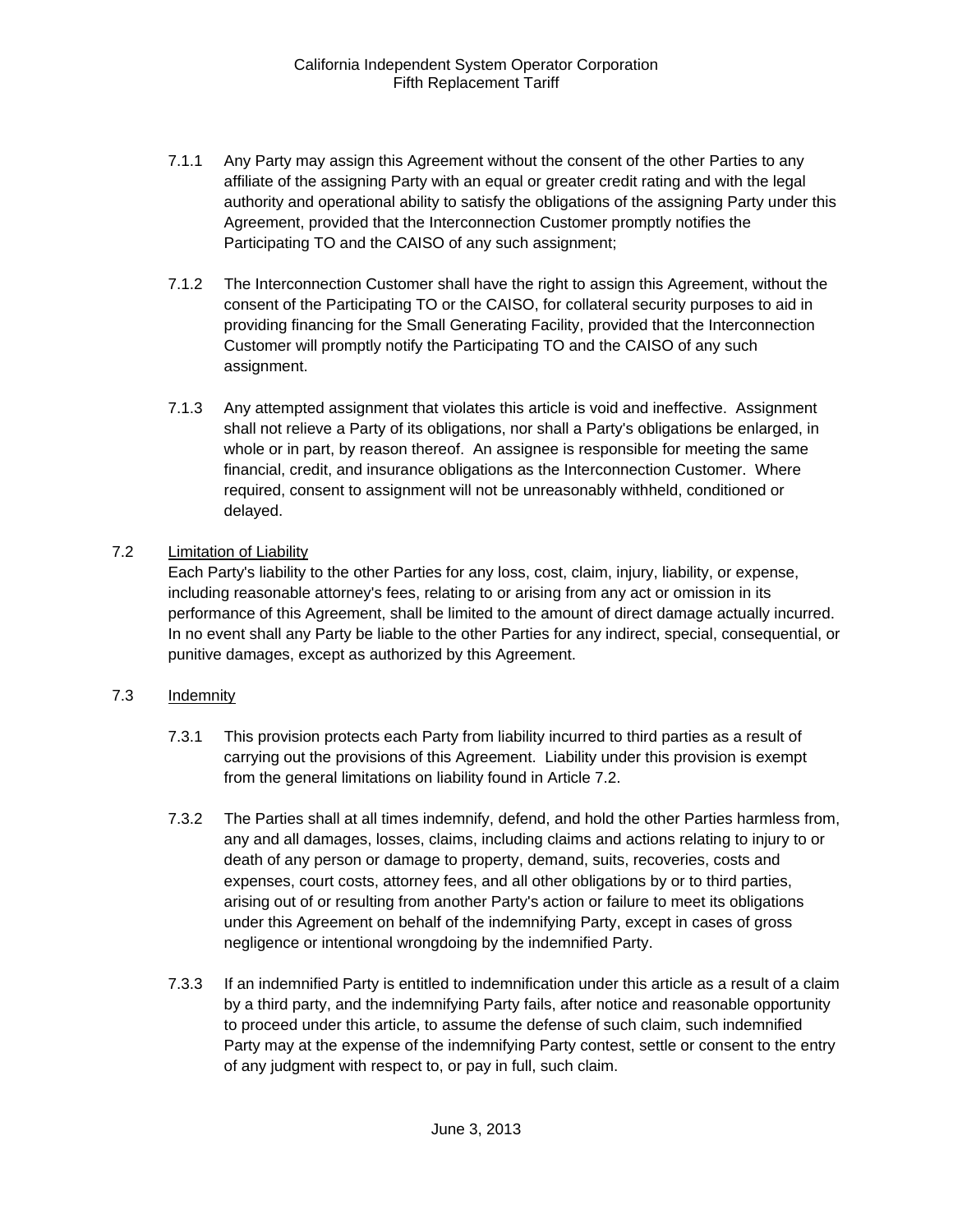- 7.3.4 If an indemnifying Party is obligated to indemnify and hold any indemnified Party harmless under this article, the amount owing to the indemnified Party shall be the amount of such indemnified Party's actual loss, net of any insurance or other recovery.
- 7.3.5 Promptly after receipt by an indemnified Party of any claim or notice of the commencement of any action or administrative or legal proceeding or investigation as to which the indemnity provided for in this article may apply, the indemnified Party shall notify the indemnifying Party of such fact. Any failure of or delay in such notification shall not affect a Party's indemnification obligation unless such failure or delay is materially prejudicial to the indemnifying Party.

#### 7.4 Consequential Damages

Other than as expressly provided for in this Agreement, no Party shall be liable under any provision of this Agreement for any losses, damages, costs or expenses for any special, indirect, incidental, consequential, or punitive damages, including but not limited to loss of profit or revenue, loss of the use of equipment, cost of capital, cost of temporary equipment or services, whether based in whole or in part in contract, in tort, including negligence, strict liability, or any other theory of liability; provided, however, that damages for which a Party may be liable to another Party under another agreement will not be considered to be special, indirect, incidental, or consequential damages hereunder.

#### 7.5 Force Majeure

- 7.5.1 As used in this article, a Force Majeure Event shall mean "any act of God, labor disturbance, act of the public enemy, war, insurrection, riot, fire, storm or flood, explosion, breakage or accident to machinery or equipment, any order, regulation or restriction imposed by governmental, military or lawfully established civilian authorities, or any other cause beyond a Party's control. A Force Majeure Event does not include an act of negligence or intentional wrongdoing by the Party claiming Force Majeure."
- 7.5.2 If a Force Majeure Event prevents a Party from fulfilling any obligations under this Agreement, the Party affected by the Force Majeure Event (Affected Party) shall promptly notify the other Parties, either in writing or via the telephone, of the existence of the Force Majeure Event. The notification must specify in reasonable detail the circumstances of the Force Majeure Event, its expected duration, and the steps that the Affected Party is taking to mitigate the effects of the event on its performance. The Affected Party shall keep the other Parties informed on a continuing basis of developments relating to the Force Majeure Event until the event ends. The Affected Party will be entitled to suspend or modify its performance of obligations under this Agreement (other than the obligation to make payments) only to the extent that the effect of the Force Majeure Event cannot be mitigated by the use of Reasonable Efforts. The Affected Party will use Reasonable Efforts to resume its performance as soon as possible.

#### 7.6 Default

June 3, 2013 7.6.1 No Default shall exist where such failure to discharge an obligation (other than the payment of money) is the result of a Force Majeure Event as defined in this Agreement or the result of an act or omission of another Party. Upon a Default, the affected non-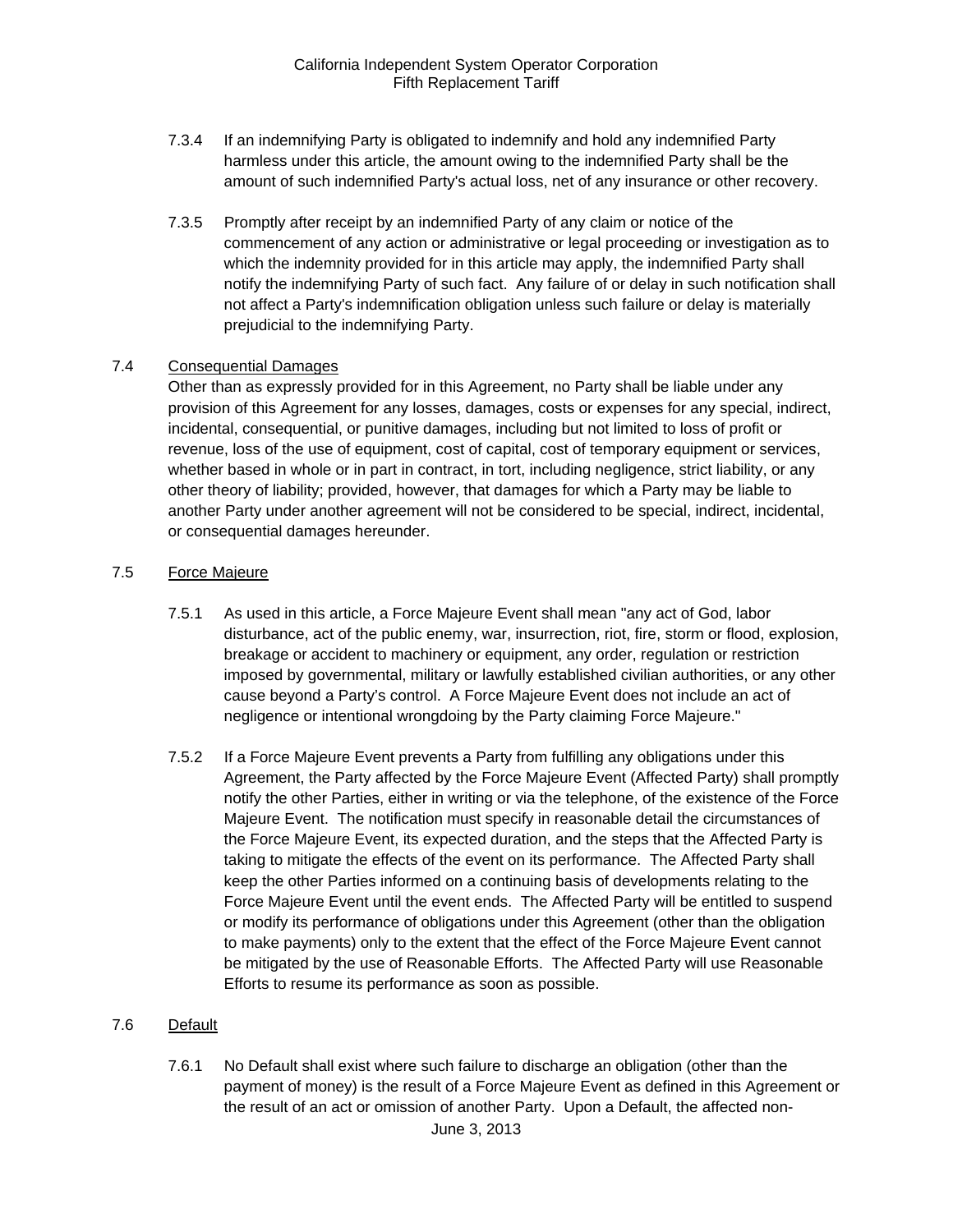defaulting Party(ies) shall give written notice of such Default to the defaulting Party. Except as provided in Article 7.6.2 and in Article 6.4.2, the defaulting Party shall have sixty (60) calendar days from receipt of the Default notice within which to cure such Default; provided however, if such Default is not capable of cure within 60 calendar days, the defaulting Party shall commence such cure within 20 calendar days after notice and continuously and diligently complete such cure within six months from receipt of the Default notice; and, if cured within such time, the Default specified in such notice shall cease to exist.

7.6.2 If a Default is not cured as provided in this article, or if a Default is not capable of being cured within the period provided for herein, the affected non-defaulting Party(ies) shall have the right to terminate this Agreement by written notice at any time until cure occurs, and be relieved of any further obligation hereunder and, whether or not such Party(ies) terminates this Agreement, to recover from the defaulting Party all amounts due hereunder, plus all other damages and remedies to which it is entitled at law or in equity. The provisions of this article will survive termination of this Agreement.

#### **Article 8. Insurance**

- 8.1 The Interconnection Customer shall, at its own expense, maintain in force general liability insurance without any exclusion for liabilities related to the interconnection undertaken pursuant to this Agreement. The amount of such insurance shall be sufficient to insure against all reasonably foreseeable direct liabilities given the size and nature of the generating equipment being interconnected, the interconnection itself, and the characteristics of the system to which the interconnection is made. The Interconnection Customer shall obtain additional insurance only if necessary as a function of owning and operating a generating facility. Such insurance shall be obtained from an insurance provider authorized to do business in the State where the interconnection is located. Certification that such insurance is in effect shall be provided upon request of the Participating TO or CAISO, except that the Interconnection Customer shall show proof of insurance to the Participating TO and CAISO no later than ten Business Days prior to the anticipated Commercial Operation Date. If the Interconnection Customer is of sufficient creditworthiness, it may propose to self-insure for such liabilities, and such a proposal shall not be unreasonably rejected.
- 8.2 The Participating TO agrees to maintain general liability insurance or self-insurance consistent with the Participating TO's commercial practice. Such insurance or self-insurance shall not exclude coverage for the Participating TO's liabilities undertaken pursuant to this Agreement.
- 8.3 The CAISO agrees to maintain general liability insurance or self-insurance consistent with the CAISO's commercial practice. Such insurance shall not exclude coverage for the CAISO's liabilities undertaken pursuant to this Agreement.
- 8.4 The Parties further agree to notify each other whenever an accident or incident occurs resulting in any injuries or damages that are included within the scope of coverage of such insurance, whether or not such coverage is sought.

#### **Article 9. Confidentiality**

June 3, 2013 9.1 Confidential Information shall mean any confidential and/or proprietary information provided by one Party to another Party that is clearly marked or otherwise designated "Confidential." For purposes of this Agreement all design, operating specifications, and metering data provided by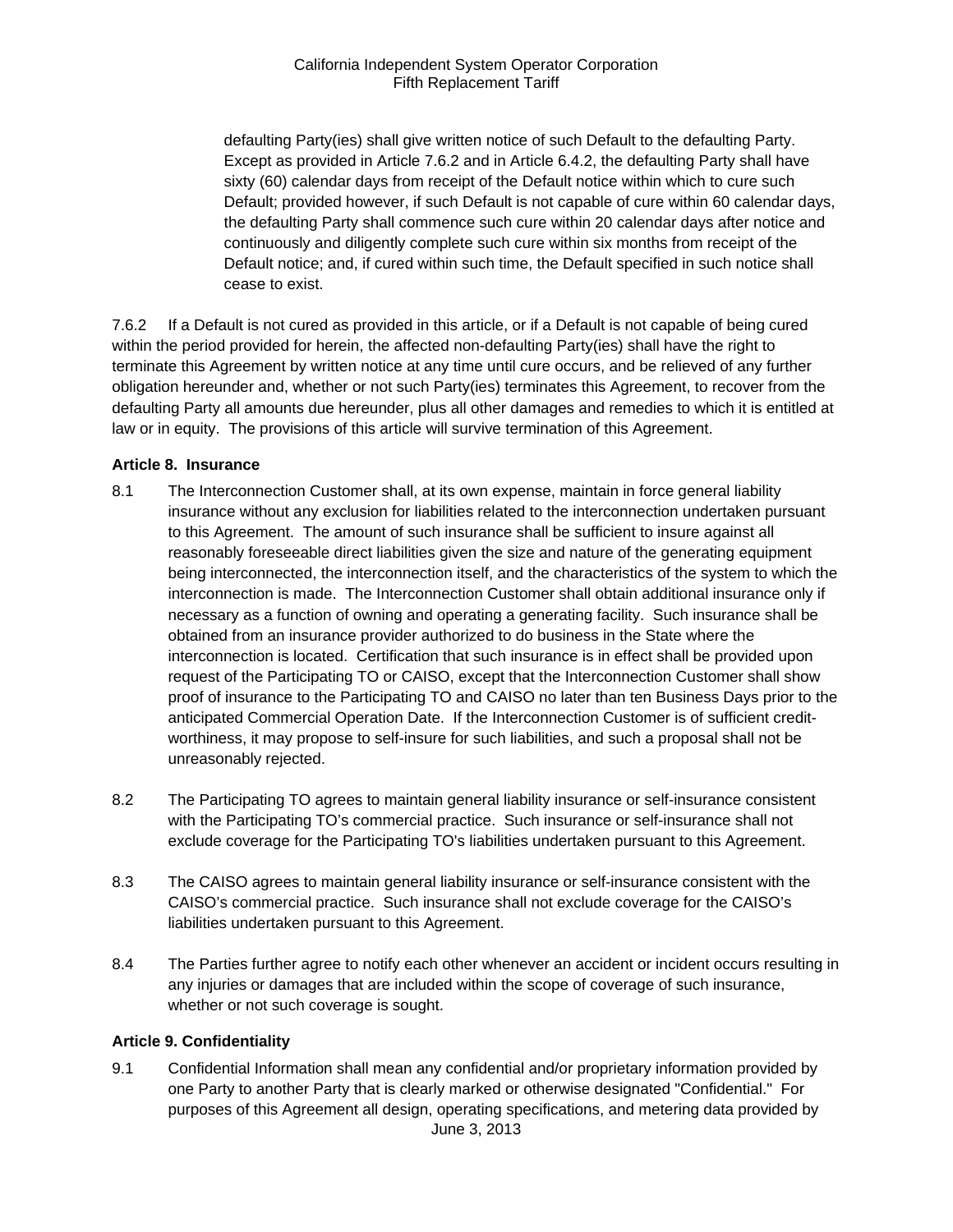the Interconnection Customer shall be deemed Confidential Information regardless of whether it is clearly marked or otherwise designated as such.

- 9.2 Confidential Information does not include information previously in the public domain, required to be publicly submitted or divulged by Governmental Authorities (after notice to the other Parties and after exhausting any opportunity to oppose such publication or release), or necessary to be divulged in an action to enforce this Agreement. Each Party receiving Confidential Information shall hold such information in confidence and shall not disclose it to any third party nor to the public without the prior written authorization from the Party providing that information, except to fulfill obligations under this Agreement, or to fulfill legal or regulatory requirements.
	- 9.2.1 Each Party shall employ at least the same standard of care to protect Confidential Information obtained from the other Parties as it employs to protect its own Confidential Information.
	- 9.2.2 Each Party is entitled to equitable relief, by injunction or otherwise, to enforce its rights under this provision to prevent the release of Confidential Information without bond or proof of damages, and may seek other remedies available at law or in equity for breach of this provision.
- 9.3 Notwithstanding anything in this article to the contrary, and pursuant to 18 CFR § 1b.20, if FERC, during the course of an investigation or otherwise, requests information from one of the Parties that is otherwise required to be maintained in confidence pursuant to this Agreement, the Party shall provide the requested information to FERC, within the time provided for in the request for information. In providing the information to FERC, the Party may, consistent with 18 CFR § 388.112, request that the information be treated as confidential and non-public by FERC and that the information be withheld from public disclosure. Parties are prohibited from notifying the other Parties to this Agreement prior to the release of the Confidential Information to FERC. The Party shall notify the other Parties to this Agreement when it is notified by FERC that a request to release Confidential Information has been received by FERC, at which time any of the Parties may respond before such information would be made public, pursuant to 18 CFR § 388.112. Requests from a state regulatory body conducting a confidential investigation shall be treated in a similar manner if consistent with the applicable state rules and regulations.

# **Article 10. Disputes**

All disputes arising out of or in connection with this Agreement whereby relief is sought by or from CAISO shall be settled in accordance with the provisions of Article 13 of the CAISO Tariff, except that references to the CAISO Tariff in such Article 13 of the CAISO Tariff shall be read as reference to this Agreement. Disputes arising out of or in connection with this Agreement not subject to provisions of Article 13 of the CAISO Tariff shall be resolved as follows:

- 10.1 The Parties agree to attempt to resolve all disputes arising out of the interconnection process according to the provisions of this article.
- 10.2 In the event of a dispute, either Party shall provide the other Party with a written Notice of Dispute. Such Notice shall describe in detail the nature of the dispute.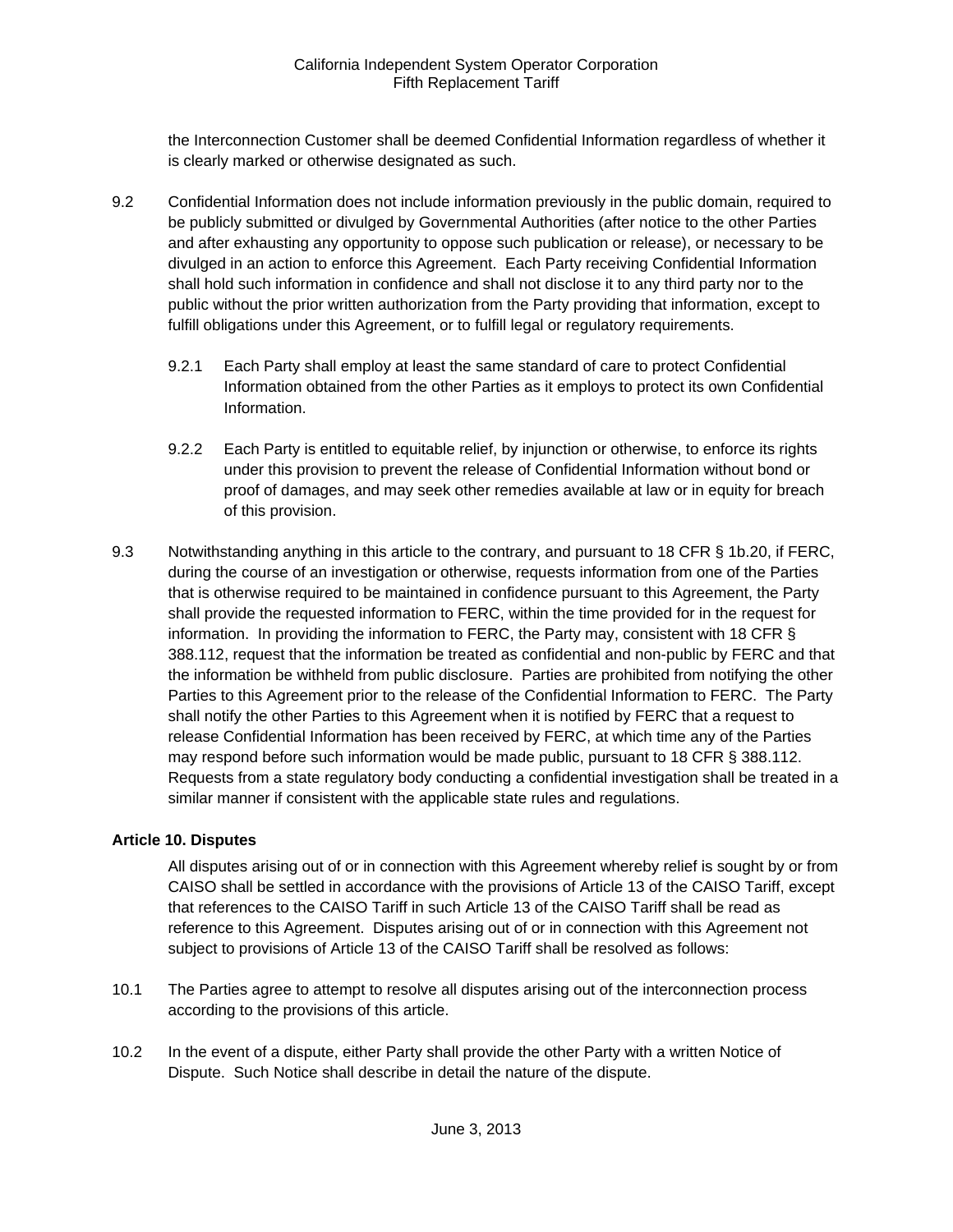- 10.3 If the dispute has not been resolved within two Business Days after receipt of the Notice, either Party may contact FERC's Dispute Resolution Service (DRS) for assistance in resolving the dispute.
- 10.4 The DRS will assist the Parties in either resolving their dispute or in selecting an appropriate dispute resolution venue (e.g., mediation, settlement judge, early neutral evaluation, or technical expert) to assist the Parties in resolving their dispute. DRS can be reached at 1-877-337-2237 or via the internet at http://www.ferc.gov/legal/adr.asp.
- 10.5 Each Party agrees to conduct all negotiations in good faith and will be responsible for one-half of any costs paid to neutral third-parties.
- 10.6 If neither Party elects to seek assistance from the DRS, or if the attempted dispute resolution fails, then either Party may exercise whatever rights and remedies it may have in equity or law consistent with the terms of this Agreement.

#### **Article 11. Taxes**

- 11.1 The Parties agree to follow all applicable tax laws and regulations, consistent with FERC policy and Internal Revenue Service requirements.
- 11.2 Each Party shall cooperate with the other Parties to maintain the other Parties' tax status. Nothing in this Agreement is intended to adversely affect the Participating TO's tax exempt status with respect to the issuance of bonds including, but not limited to, local furnishing bonds.

#### **Article 12. Miscellaneous**

12.1 Governing Law, Regulatory Authority, and Rules

The validity, interpretation and enforcement of this Agreement and each of its provisions shall be governed by the laws of the state of \_\_\_\_\_\_\_\_\_\_\_\_\_\_\_\_\_\_\_\_\_(where the Point of Interconnection is located), without regard to its conflicts of law principles. This Agreement is subject to all Applicable Laws and Regulations. Each Party expressly reserves the right to seek changes in, appeal, or otherwise contest any laws, orders, or regulations of a Governmental Authority.

#### 12.2 Amendment

The Parties may amend this Agreement by a written instrument duly executed by all of the Parties, or under article 12.12 of this Agreement.

#### 12.3 No Third-Party Beneficiaries

This Agreement is not intended to and does not create rights, remedies, or benefits of any character whatsoever in favor of any persons, corporations, associations, or entities other than the Parties, and the obligations herein assumed are solely for the use and benefit of the Parties, their successors in interest and where permitted, their assigns.

# 12.4 Waiver

12.4.1 The failure of a Party to this Agreement to insist, on any occasion, upon strict performance of any provision of this Agreement will not be considered a waiver of any obligation, right, or duty of, or imposed upon, such Party.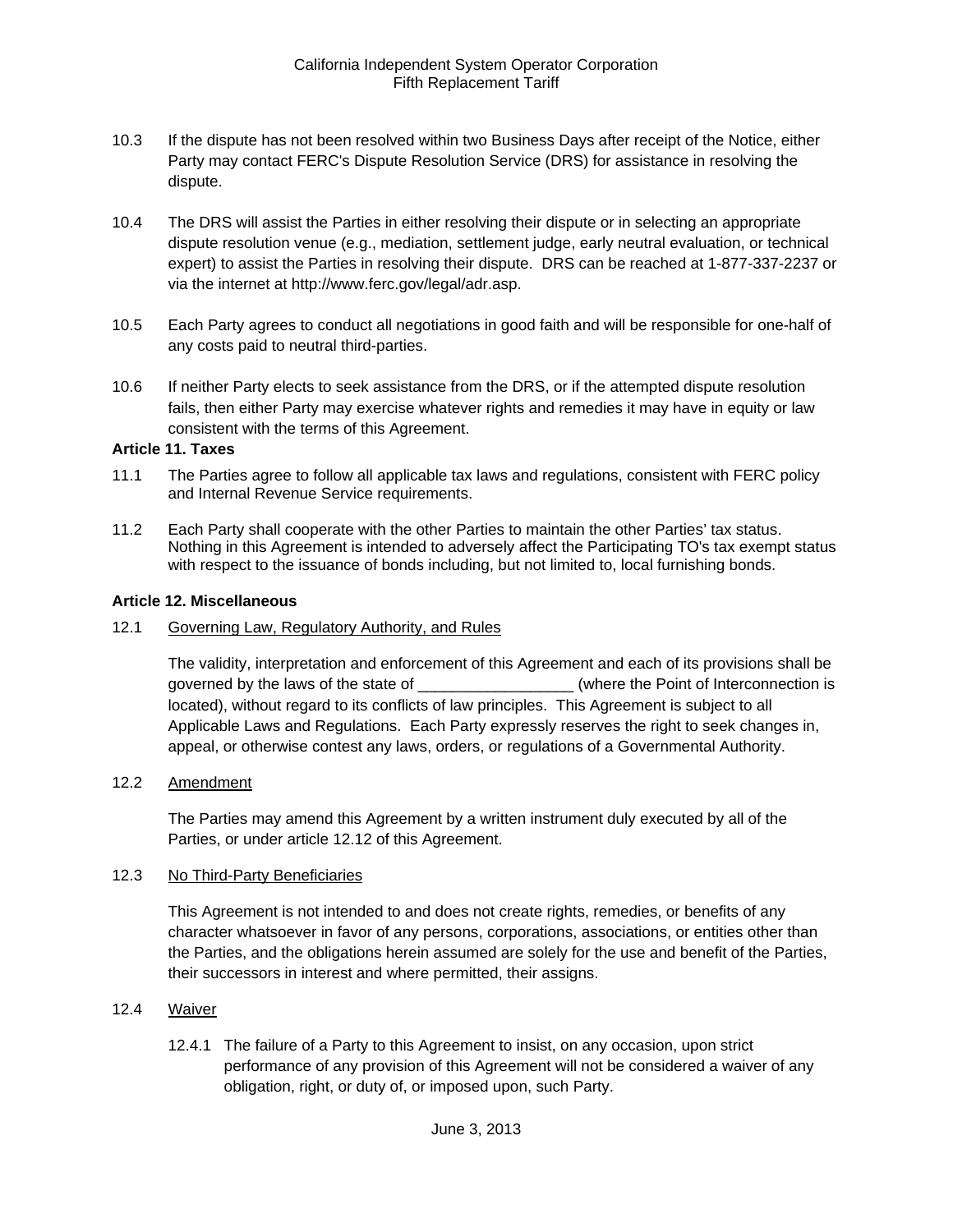12.4.2 Any waiver at any time by any Party of its rights with respect to this Agreement shall not be deemed a continuing waiver or a waiver with respect to any other failure to comply with any other obligation, right, duty of this Agreement. Termination or Default of this Agreement for any reason by Interconnection Customer shall not constitute a waiver of the Interconnection Customer's legal rights to obtain an interconnection from the Participating TO. Any waiver of this Agreement shall, if requested, be provided in writing.

### 12.5 Entire Agreement

This Agreement, including all Attachments, constitutes the entire agreement among the Parties with reference to the subject matter hereof, and supersedes all prior and contemporaneous understandings or agreements, oral or written, between or among the Parties with respect to the subject matter of this Agreement. There are no other agreements, representations, warranties, or covenants which constitute any part of the consideration for, or any condition to, any Party's compliance with its obligations under this Agreement.

# 12.6 Multiple Counterparts

This Agreement may be executed in two or more counterparts, each of which is deemed an original but all constitute one and the same instrument.

# 12.7 No Partnership

This Agreement shall not be interpreted or construed to create an association, joint venture, agency relationship, or partnership among the Parties or to impose any partnership obligation or partnership liability upon any Party. No Party shall have any right, power or authority to enter into any agreement or undertaking for, or act on behalf of, or to act as or be an agent or representative of, or to otherwise bind, another Party.

# 12.8 Severability

If any provision or portion of this Agreement shall for any reason be held or adjudged to be invalid or illegal or unenforceable by any court of competent jurisdiction or other Governmental Authority, (1) such portion or provision shall be deemed separate and independent, (2) the Parties shall negotiate in good faith to restore insofar as practicable the benefits to each Party that were affected by such ruling, and (3) the remainder of this Agreement shall remain in full force and effect.

#### 12.9 Security Arrangements

Infrastructure security of electric system equipment and operations and control hardware and software is essential to ensure day-to-day reliability and operational security. FERC expects all transmission providers, market participants, and interconnection customers interconnected to electric systems to comply with the recommendations offered by the President's Critical Infrastructure Protection Board and, eventually, best practice recommendations from the electric reliability authority. All public utilities are expected to meet basic standards for system infrastructure and operational security, including physical, operational, and cyber-security practices.

#### 12.10 Environmental Releases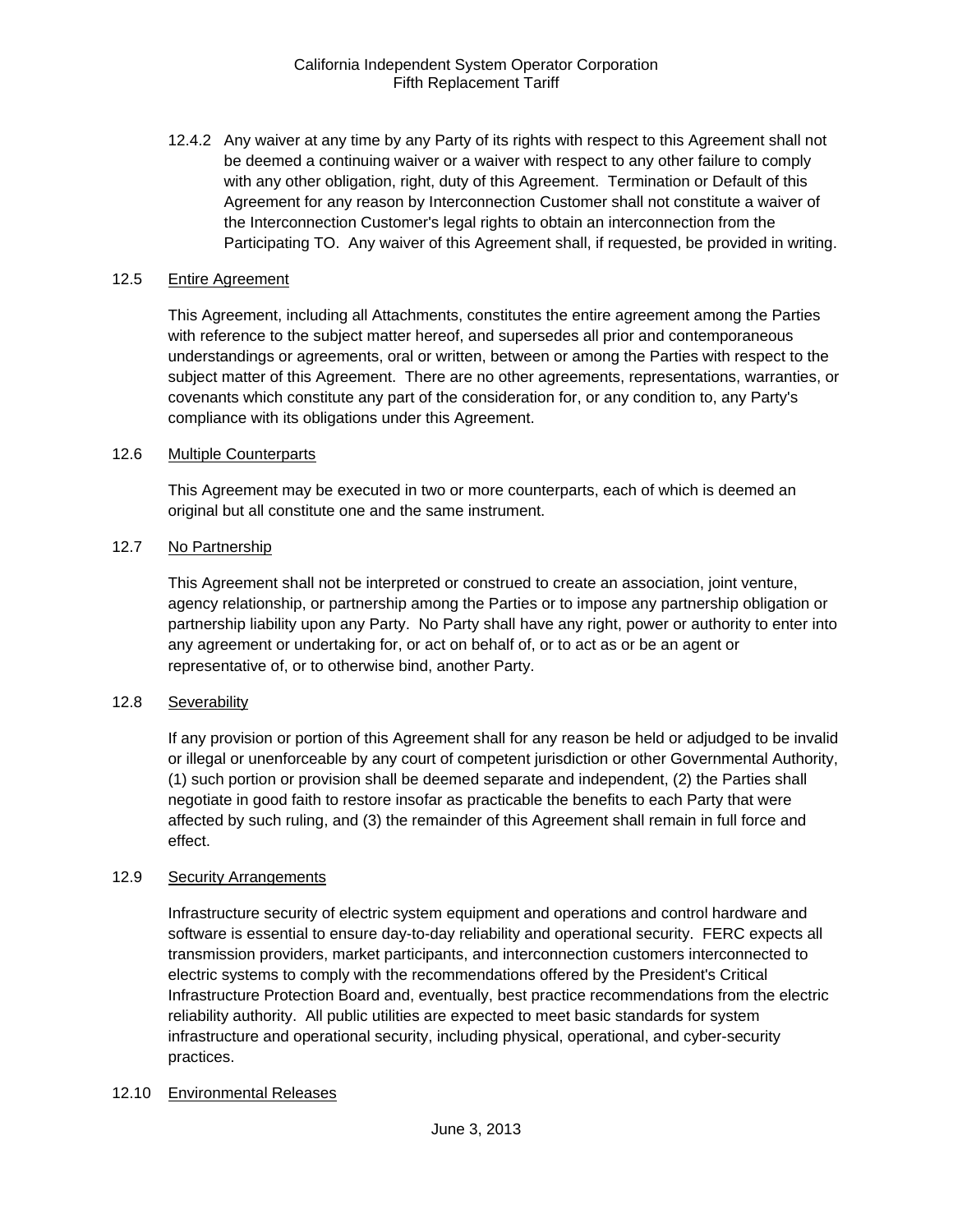Each Party shall notify the other Parties, first orally and then in writing, of the release of any hazardous substances, any asbestos or lead abatement activities, or any type of remediation activities related to the Small Generating Facility or the Interconnection Facilities, each of which may reasonably be expected to affect the other Parties. The notifying Party shall (1) provide the notice as soon as practicable, provided such Party makes a good faith effort to provide the notice no later than 24 hours after such Party becomes aware of the occurrence, and (2) promptly furnish to the other Parties copies of any publicly available reports filed with any governmental authorities addressing such events.

#### 12.11 Subcontractors

Nothing in this Agreement shall prevent a Party from utilizing the services of any subcontractor as it deems appropriate to perform its obligations under this Agreement; provided, however, that each Party shall require its subcontractors to comply with all applicable terms and conditions of this Agreement in providing such services and each Party shall remain primarily liable to the other Parties for the performance of such subcontractor.

- 12.11.1 The creation of any subcontract relationship shall not relieve the hiring Party of any of its obligations under this Agreement. The hiring Party shall be fully responsible to the other Parties for the acts or omissions of any subcontractor the hiring Party hires as if no subcontract had been made; provided, however, that in no event shall the Participating TO or the CAISO be liable for the actions or inactions of the Interconnection Customer or its subcontractors with respect to obligations of the Interconnection Customer under this Agreement. Any applicable obligation imposed by this Agreement upon the hiring Party shall be equally binding upon, and shall be construed as having application to, any subcontractor of such Party.
- 12.11.2 The obligations under this article will not be limited in any way by any limitation of subcontractor's insurance.

# 12.12 Reservation of Rights

The CAISO and Participating TO shall each have the right to make a unilateral filing with FERC to modify this Agreement pursuant to section 205 or any other applicable provision of the Federal Power Act and FERC's rules and regulations thereunder with respect to the following articles of this Agreement and with respect to any rates, terms and conditions, charges, classifications of service, rule or regulation covered by these articles:

Introductory Paragraph, 1.1, 1.2, 1.3, 1.4, 1.5.1, 1.5.2, 1.5.3, 1.5.4, 1.5.5, 1.5.6, 1.5.7, 1.6, 1.7, 1.8.1, 1.9, 2.1, 2.2.1, 2.3, 3, 4.1.1 (last sentence only), 5.1, 5.3, 6.2, 7, 8, 9, 11, 12, 13, Attachment 1, Attachment 4, Attachment 5, and Attachment 7.

The Participating TO shall have the exclusive right to make a unilateral filing with FERC to modify this Agreement pursuant to section 205 or any other applicable provision of the Federal Power Act and FERC's rules and regulations thereunder with respect to the following articles of this Agreement and with respect to any rates, terms and conditions, charges, classifications of service, rule or regulation covered by these articles:

2.2.2, 4.1.1 (all but the last sentence), 4.1.2, 4.2, 5.2, 6.1.1 (all but the last sentence), 6.1.2, 10 (all but preamble), Attachment 2, Attachment 3 and Attachment 6.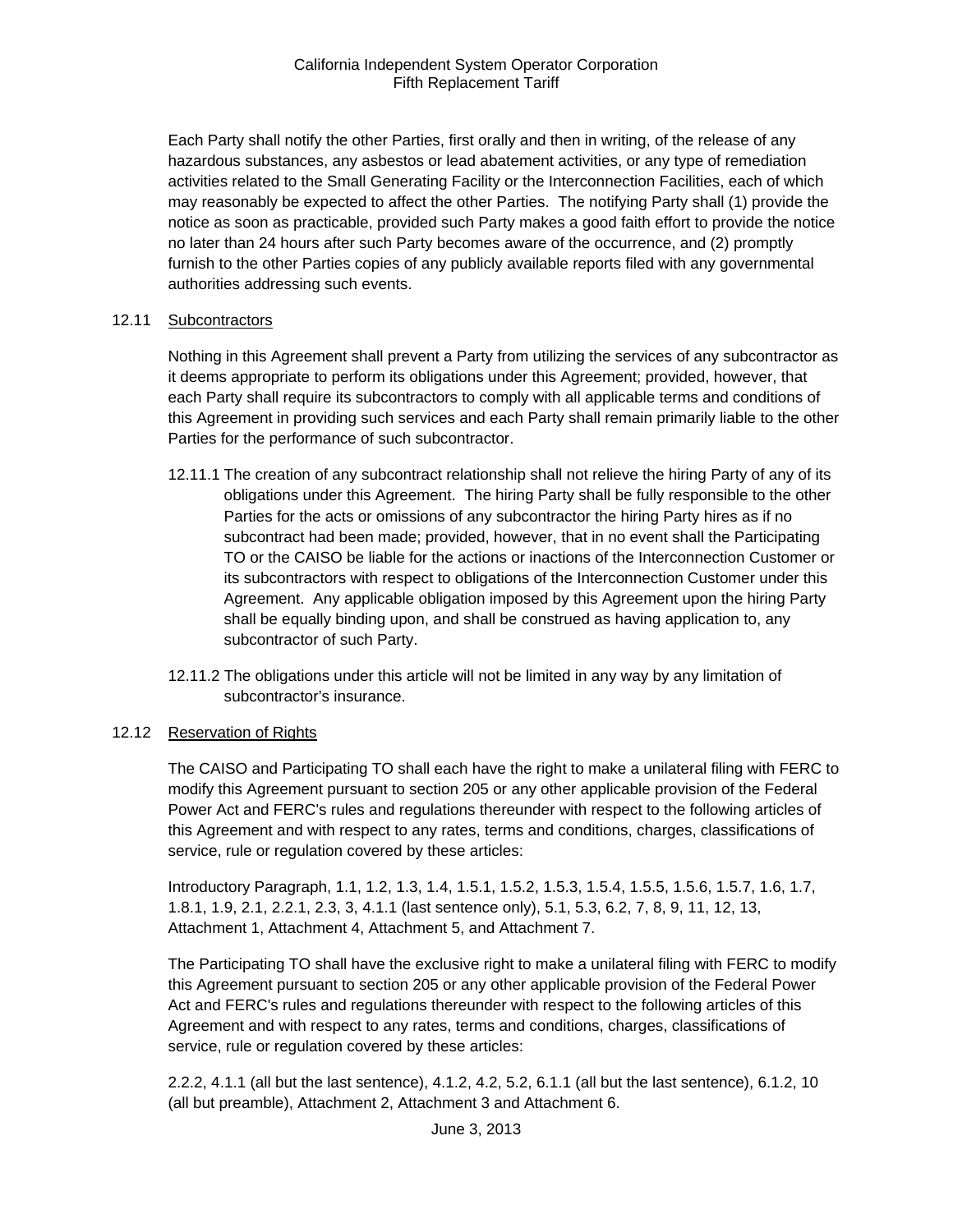The CAISO shall have the exclusive right to make a unilateral filing with FERC to modify this Agreement pursuant to section 205 or any other applicable provision of the Federal Power Act and FERC's rules and regulations thereunder with respect to the following articles of this Agreement and with respect to any rates, terms and conditions, charges, classifications of service, rule or regulation covered by these articles:

1.8.2, 6.1.1 (last sentence only) and 10 (preamble only).

The Interconnection Customer, the CAISO, and the Participating TO shall have the right to make a unilateral filing with FERC to modify this Agreement under any applicable provision of the Federal Power Act and FERC's rules and regulations; provided that each Party shall have the right to protest any such filing by another Party and to participate fully in any proceeding before FERC in which such modifications may be considered. Nothing in this Agreement shall limit the rights of the Parties or of FERC under sections 205 or 206 of the Federal Power Act and FERC's rules and regulations, except to the extent that the Parties otherwise mutually agree as provided herein.

#### 12.13 Annual Reassessment Process

In accordance with Section 7.4 of the GIDAP, the CAISO will perform an annual reassessment in which it will update certain base case data prior to beginning the GIDAP Phase II Interconnection Studies. As set forth in Section 7.4 of the GIDAP, the CAISO may determine through this assessment that Delivery Network Upgrades already identified and included in executed Generator Interconnection Agreements should be modified in order to reflect the current circumstances of Interconnection Customers in the queue, including any withdrawals therefrom, and any additions and upgrades approved in the CAISO's most recent Transmission Planning Process cycle. To the extent that this determination modifies the scope or characteristics of, or the financial responsibility for, any Delivery Network Upgrades determined pursuant to this SGIA, such modification(s) will be reflected through an amendment to this SGIA.

#### **Article 13. Notices**

#### 13.1 General

Unless otherwise provided in this Agreement, any written notice, demand, or request required or authorized in connection with this Agreement ("Notice") shall be deemed properly given if delivered in person, delivered by recognized national courier service, or sent by first class mail, postage prepaid, to the person specified below:

| If to the Interconnection Customer: |      |             |
|-------------------------------------|------|-------------|
|                                     |      |             |
|                                     |      |             |
|                                     |      |             |
|                                     |      |             |
| Phone: __________________           |      |             |
| If to the Participating TO:         |      |             |
|                                     |      |             |
|                                     |      |             |
|                                     |      |             |
|                                     |      | State: Zip: |
| Phone: ____________________         | Fax: |             |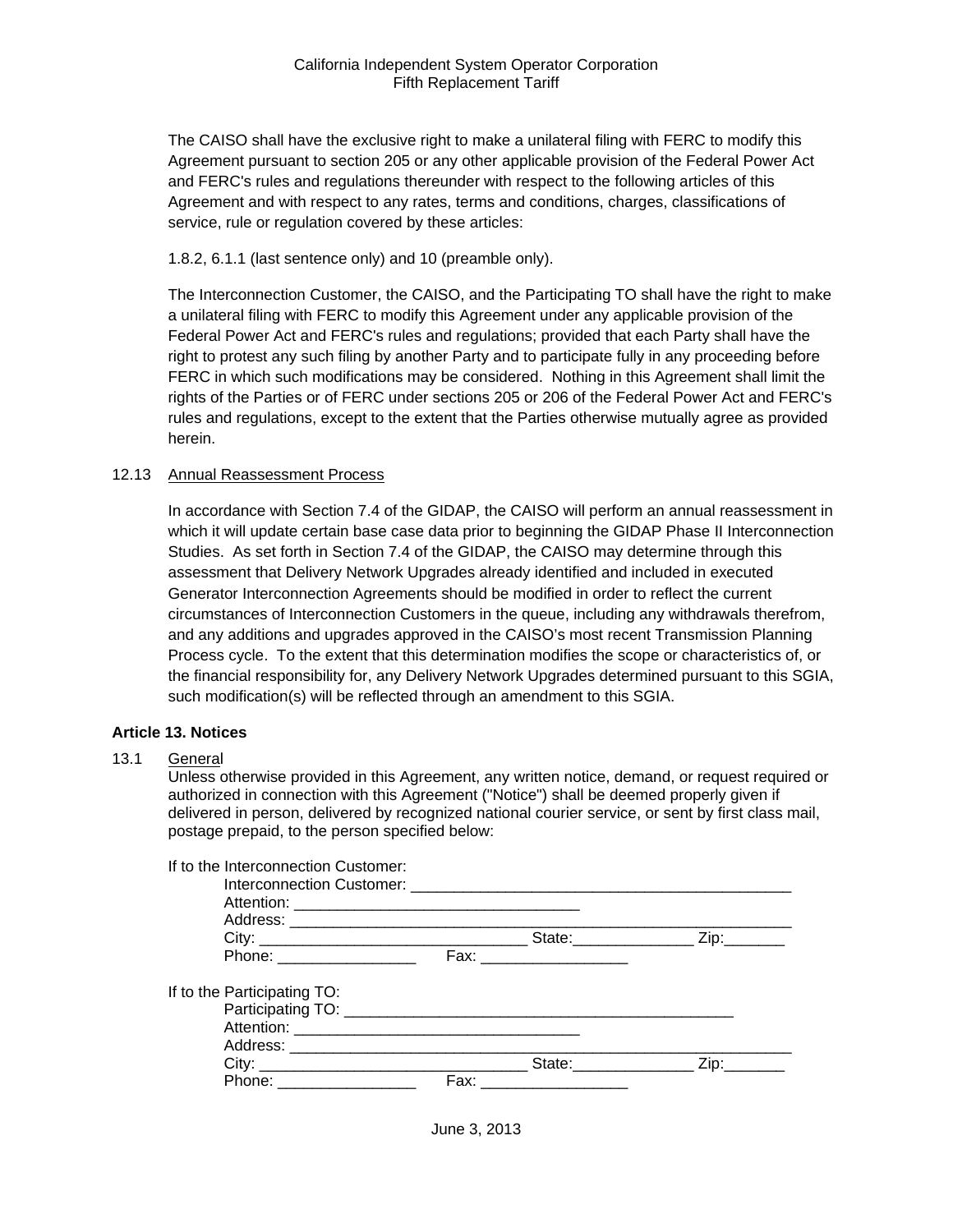|      | If to the CAISO:                                                                                  |                          |  |
|------|---------------------------------------------------------------------------------------------------|--------------------------|--|
|      | California Independent System Operator                                                            |                          |  |
|      | 151 Blue Ravine Road                                                                              |                          |  |
|      | Folsom, CA 95630                                                                                  |                          |  |
|      | Phone: 916-351-4400                                                                               |                          |  |
| 13.2 | <b>Billing and Payment</b>                                                                        |                          |  |
|      | Billings and payments shall be sent to the addresses set out below:                               |                          |  |
|      |                                                                                                   |                          |  |
|      |                                                                                                   |                          |  |
|      |                                                                                                   |                          |  |
|      |                                                                                                   |                          |  |
|      |                                                                                                   |                          |  |
|      |                                                                                                   |                          |  |
|      |                                                                                                   |                          |  |
|      |                                                                                                   |                          |  |
|      |                                                                                                   |                          |  |
| 13.3 | <b>Alternative Forms of Notice</b>                                                                |                          |  |
|      | Any notice or request required or permitted to be given by any Party to the other Parties and not |                          |  |
|      | required by this Agreement to be given in writing may be so given by telephone, facsimile or e-   |                          |  |
|      | mail to the telephone numbers and e-mail addresses set out below:                                 |                          |  |
|      | If to the Interconnection Customer:                                                               |                          |  |
|      |                                                                                                   |                          |  |
|      |                                                                                                   |                          |  |
|      |                                                                                                   |                          |  |
|      |                                                                                                   |                          |  |
|      |                                                                                                   |                          |  |
|      |                                                                                                   |                          |  |
|      |                                                                                                   |                          |  |
|      |                                                                                                   |                          |  |
|      | If to the Participating TO:                                                                       |                          |  |
|      |                                                                                                   |                          |  |
|      |                                                                                                   |                          |  |
|      |                                                                                                   |                          |  |
|      |                                                                                                   |                          |  |
|      | Phone: __________________                                                                         | Fax: ___________________ |  |
|      |                                                                                                   |                          |  |
|      |                                                                                                   |                          |  |
|      | If to the CAISO:                                                                                  |                          |  |
|      | California Independent System Operator                                                            |                          |  |
|      | Attention:                                                                                        |                          |  |
|      | 151 Blue Ravine Road                                                                              |                          |  |
|      | Folsom, CA 95630                                                                                  |                          |  |
|      | Phone: 916-351-4400                                                                               |                          |  |
|      |                                                                                                   |                          |  |
|      |                                                                                                   |                          |  |
|      |                                                                                                   |                          |  |

13.4 Designated Operating Representative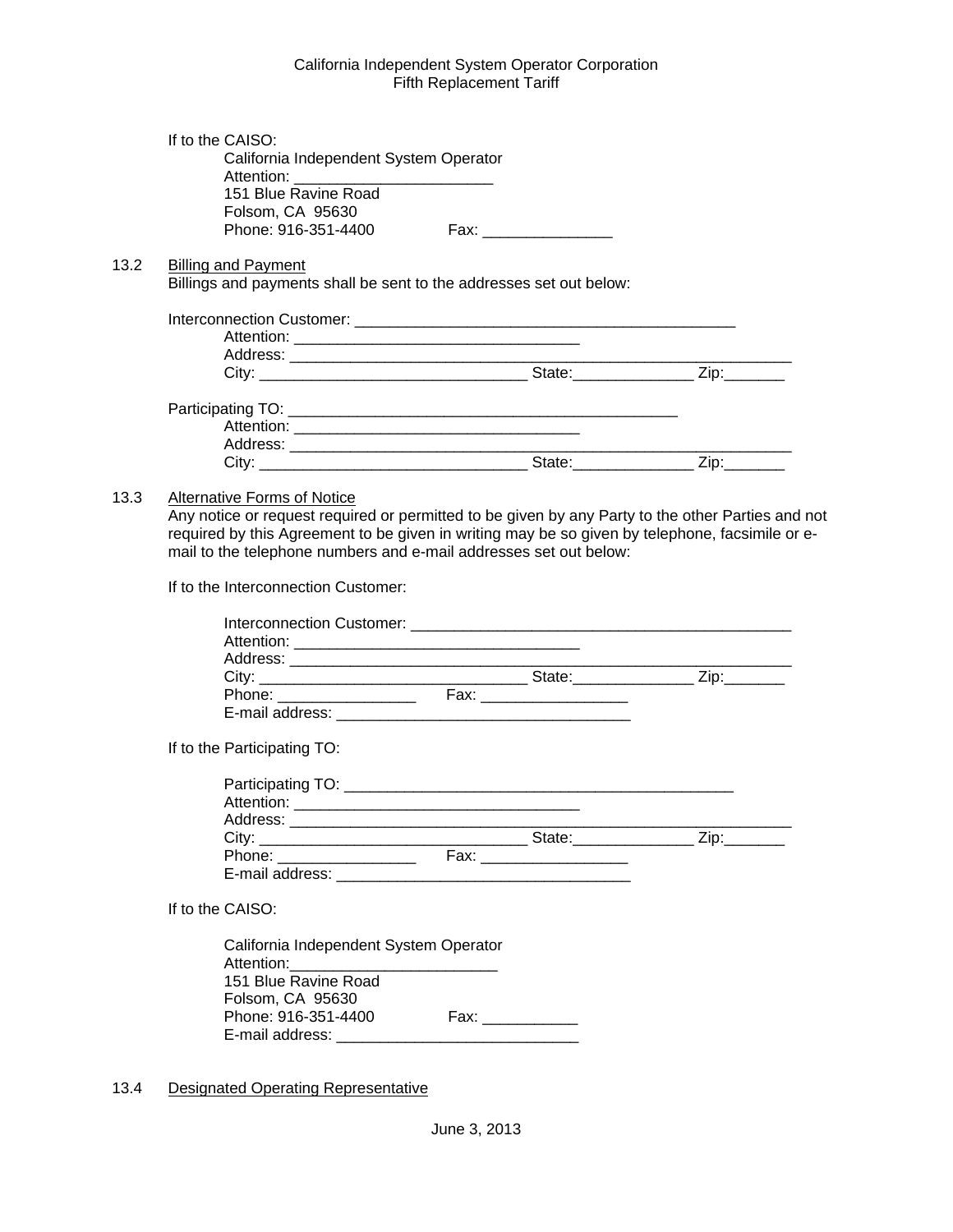The Parties may also designate operating representatives to conduct the communications which may be necessary or convenient for the administration of this Agreement. This person will also serve as the point of contact with respect to operations and maintenance of the Party's facilities.

Interconnection Customer's Operating Representative:

|                                                                              | Interconnection Customer: Network and Security and Security and Security and Security and Security and Security and Security and Security and Security and Security and Security and Security and Security and Security and Se |  |
|------------------------------------------------------------------------------|--------------------------------------------------------------------------------------------------------------------------------------------------------------------------------------------------------------------------------|--|
| Address:                                                                     |                                                                                                                                                                                                                                |  |
| City <sup>-</sup><br><u> 1980 - Jan Stein Bernstein, fransk konge og det</u> | State:                                                                                                                                                                                                                         |  |
| Phone:                                                                       | Fax:                                                                                                                                                                                                                           |  |
|                                                                              |                                                                                                                                                                                                                                |  |

Participating TO's Operating Representative:

| Participating TO:     |      |        |  |
|-----------------------|------|--------|--|
| Attention: Attention: |      |        |  |
| Address:              |      |        |  |
| City:                 |      | State: |  |
| Phone:                | Fax: |        |  |

CAISO's Operating Representative

California Independent System Operator Attention: 151 Blue Ravine Road Folsom, CA 95630 Phone: 916-351-4400 Fax: \_\_\_\_\_\_\_\_\_\_\_\_\_\_\_\_\_\_

13.5 Changes to the Notice Information

Any Party may change this information by giving five Business Days written notice to the other Parties prior to the effective date of the change.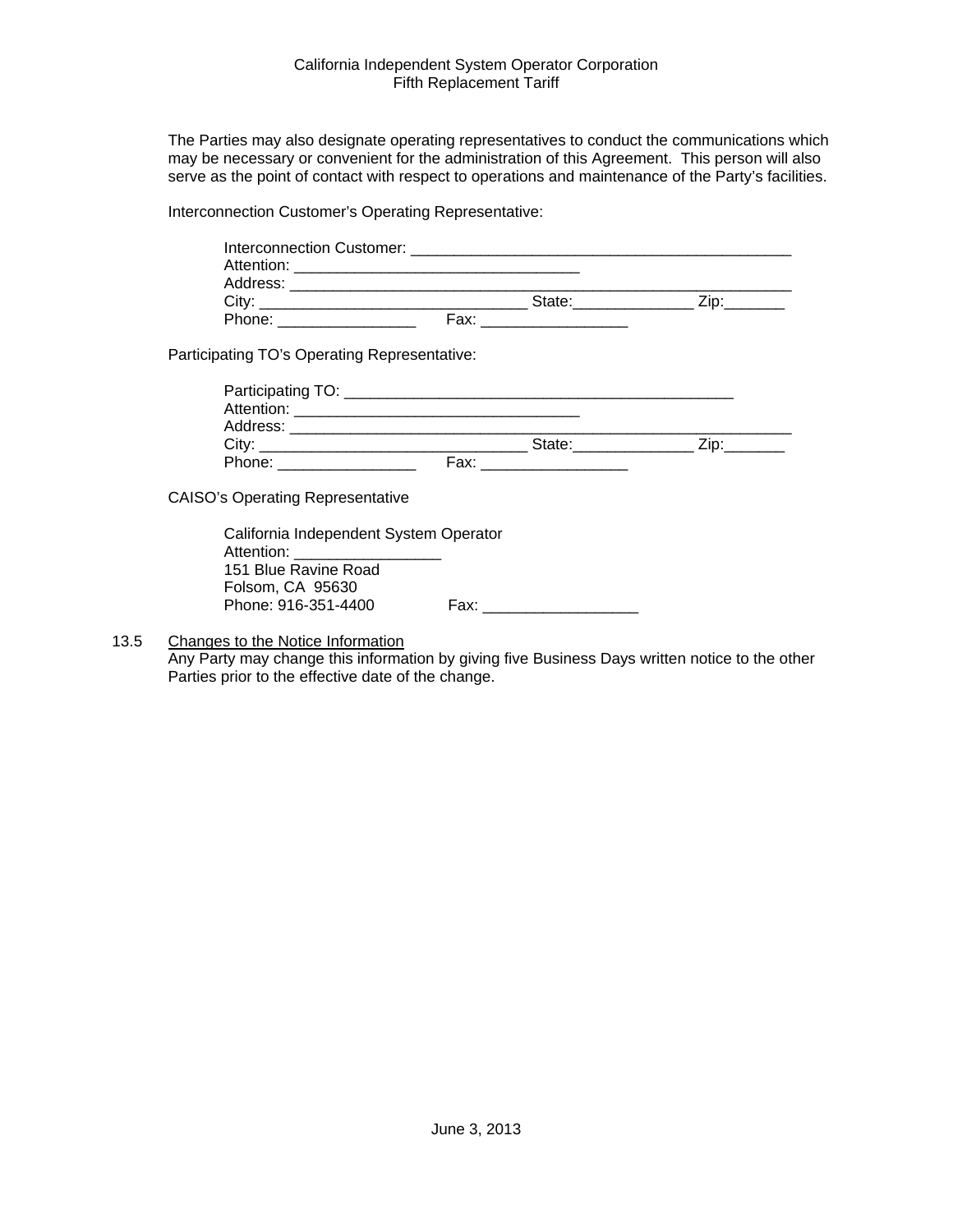# **Article 14. Signatures**

IN WITNESS WHEREOF, the Parties have caused this Agreement to be executed by their respective duly authorized representatives.

For the California Independent System Operator

| Date: ________________________   |
|----------------------------------|
| For the Participating TO         |
|                                  |
|                                  |
| Date: _________________________  |
| For the Interconnection Customer |
|                                  |
|                                  |
|                                  |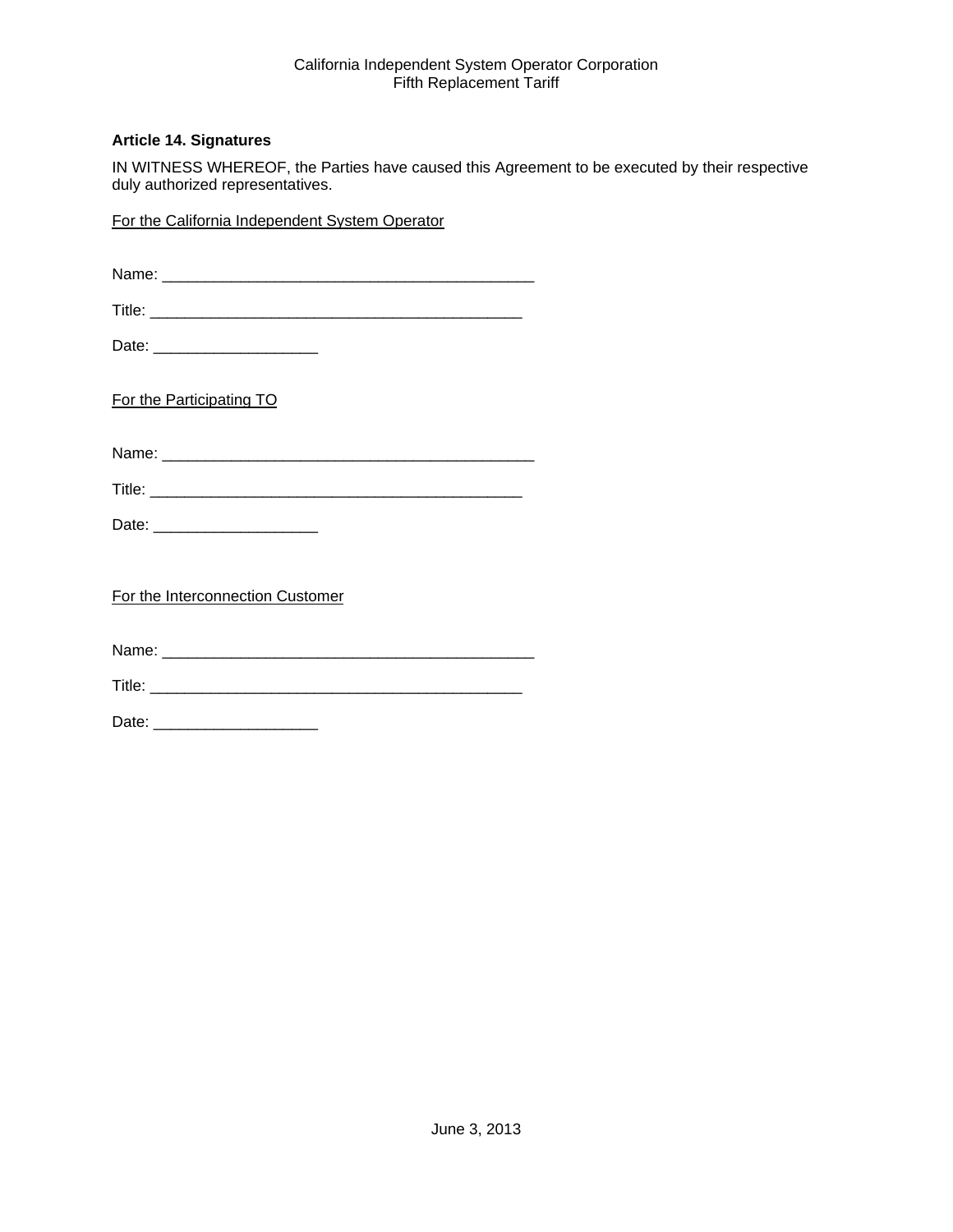# **Attachment 1 Glossary Of Terms**

**Affected System –** An electric system other than the CAISO Controlled Grid that may be affected by the proposed interconnection, including the Participating TO's electric system that is not part of the CAISO Controlled Grid.

**Applicable Laws and Regulations** – All duly promulgated applicable federal, state and local laws, regulations, rules, ordinances, codes, decrees, judgments, directives, or judicial or administrative orders, permits and other duly authorized actions of any Governmental Authority.

**Area Deliverability Constraint** – A previously identified transmission system operating limit, based on a CAISO interconnection study or transmission planning study and listed on the CAISO website, that would constrain the deliverability of a substantial number of generators if the CAISO were to assign full capacity or partial capacity deliverability status to additional generating facilities in one or more specified geographic or electrical areas of the CAISO Controlled Grid in a total amount that is greater than the TP Deliverability for those areas. May also be a transmission system operating limit that constrains all or most of the same generation already constrained by a previously identified Area Deliverability Constraint.

**Area Delivery Network Upgrade (ADNU)** – A transmission upgrade or addition identified by the CAISO to relieve an Area Deliverability Constraint.

**Balancing Authority Area** - The collection of generation, transmission, and loads within the metered boundaries of the Balancing Authority. The Balancing Authority maintains load-resource balance within this area.

**Business Day –** Monday through Friday, excluding federal holidays and the day after Thanksgiving Day.

**Commercial Operation Date** – The date on which a Small Generating Facility commenced generating electricity for sale as agreed upon by the Participating TO and the Interconnection Customer and in accordance with any implementation plan agreed to by the Participating TO and the CAISO for multiple individual generating units or project phases at a Small Generating Facility where an Interconnection Customer intends to establish separate Commercial Operation Dates for those generating units or project phases.

**Default** – The failure of a breaching Party to cure its breach under this Agreement.

**Distribution System** – Those non-CAISO-controlled transmission and distribution facilities owned by the Participating TO.

**Distribution Upgrades** – The additions, modifications, and upgrades to the Participating TO's Distribution System. Distribution Upgrades do not include Interconnection Facilities.

**Generator Interconnection and Deliverability Allocation Procedures (GIDAP)** – The CAISO protocol that sets forth the interconnection and allocation procedures applicable to an Interconnection Request pertaining to a Small Generating Facility that is included in CAISO Tariff Appendix DD.

**Good Utility Practice** – Any of the practices, methods and acts engaged in or approved by a significant portion of the electric utility industry during the relevant time period, or any of the practices, methods and acts which, in the exercise of reasonable judgment in light of the facts known at the time the decision was made, could have been expected to accomplish the desired result at a reasonable cost consistent with good business practices, reliability, safety and expedition. Good Utility Practice is not intended to be any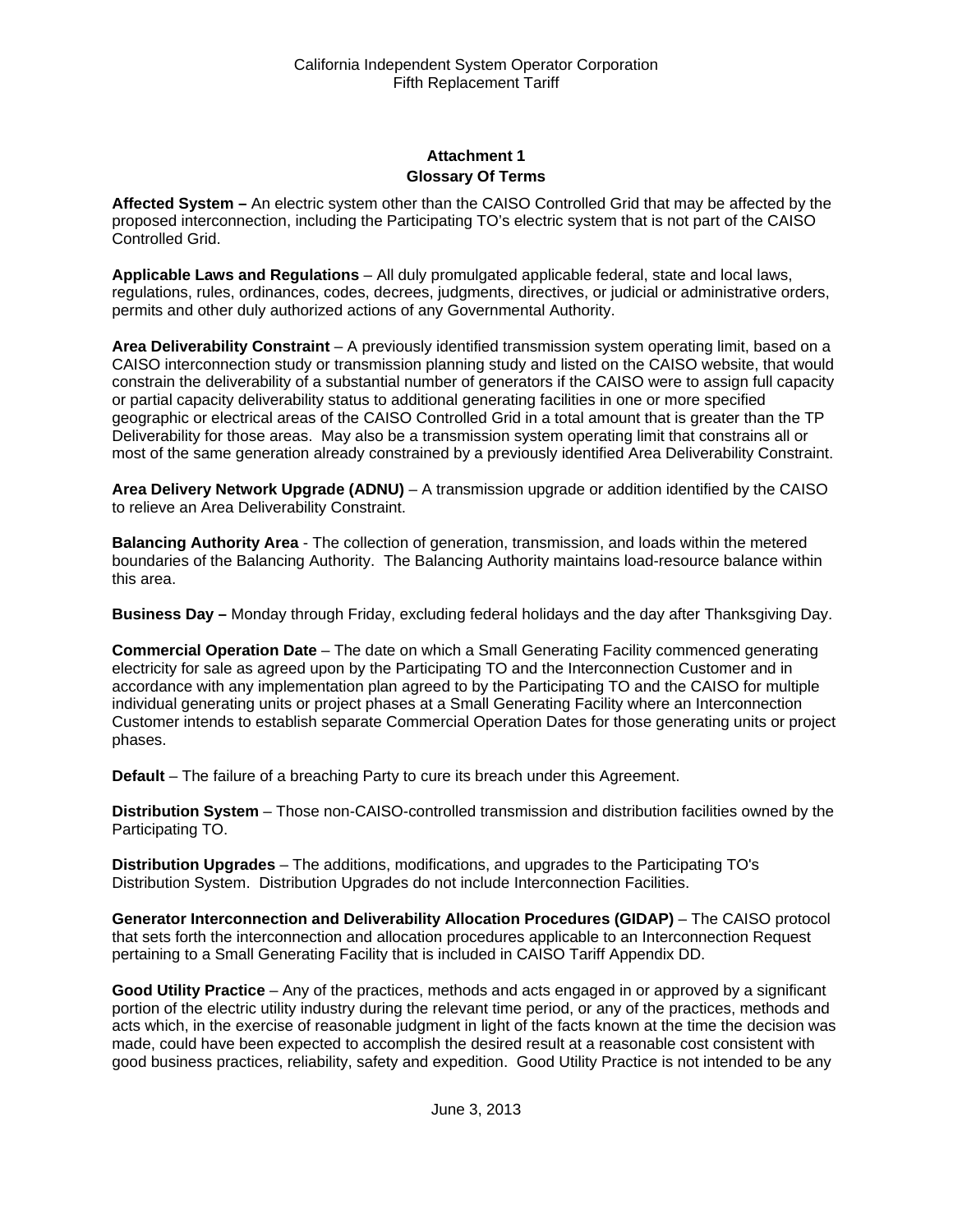one of a number of the optimum practices, methods, or acts to the exclusion of all others, but rather to be acceptable practices, methods, or acts generally accepted in the region.

**Governmental Authority** – Any federal, state, local or other governmental regulatory or administrative agency, court, commission, department, board, or other governmental subdivision, legislature, rulemaking board, tribunal, or other governmental authority having jurisdiction over the Parties, their respective facilities, or the respective services they provide, and exercising or entitled to exercise any administrative, executive, police, or taxing authority or power; provided, however, that such term does not include the Interconnection Customer, CAISO, Participating TO, or any affiliate thereof.

**Interconnection Facilities** – The Participating TO's Interconnection Facilities and the Interconnection Customer's Interconnection Facilities. Collectively, Interconnection Facilities include all facilities and equipment between the Small Generating Facility and the Point of Interconnection, including any modification, additions or upgrades that are necessary to physically and electrically interconnect the Small Generating Facility to the Participating TO's Transmission System. Interconnection Facilities are sole use facilities and shall not include Distribution Upgrades or Network Upgrades.

**Interconnection Financial Security** – Any of the financial instruments listed in Section 10.1 of the GIDAP that are posted by an Interconnection Customer.

**Interconnection Handbook** – A handbook, developed by the Participating TO and posted on the Participating TO's website or otherwise made available by the Participating TO, describing technical and operational requirements for wholesale generators and loads connected to the Participating TO's Transmission System, as such handbook may be modified or superseded from time to time. The Participating TO's standards contained in the Interconnection Handbook shall be deemed consistent with Good Utility Practice and applicable reliability standards.

**Interconnection Request** – A request, in accordance with the CAISO Tariff, to interconnect a new Small Generating Facility, or to increase the capacity of, or make a Material Modification to the operating characteristics of, an existing Small Generating Facility that is interconnected with the CAISO Controlled Grid.

#### **Interconnection Study** –

- (i) For Interconnection Requests processed under the Cluster Study Process described in the GIDAP, any of the following: the Phase I Interconnection Study conducted or caused to be performed by the CAISO, the reassessment of the Phase I Interconnection Study Base Case conducted or caused to be performed by the CAISO prior to the commencement of the Phase II Interconnection Study, or the Phase II Interconnection Study conducted or caused to be performed by the CAISO, pursuant to the GIDAP.
- (ii) For Interconnection Requests processed under the Independent Study Process described in the GIDAP, the governing study(ies) conducted or caused to be performed by the CAISO pursuant to the GIDAP, which shall consist primarily of a Facilities Study as described in Section 4.5 of the GIDAP, a System Impact Study as described in Section 4.4 of the GIDAP, and, as applicable to Full Capacity Deliverability Status or Partial Deliverability Status, Phase I and Phase Interconnection Studies as described in Section 2.4.3 of the GIDAP.

**Local Deliverability Constraint** – A transmission system operating limit modeled in the GIDAP study process that would be exceeded if the CAISO were to assign full capacity or partial capacity deliverability status to one or more additional generating facilities interconnecting to the CAISO Controlled Grid in a specific local area, and that is not an Area Deliverability Constraint.

**Local Delivery Network Upgrade (LDNU)** – A transmission upgrade or addition identified by the CAISO in the GIDAP study process to relieve a Local Deliverability Constraint.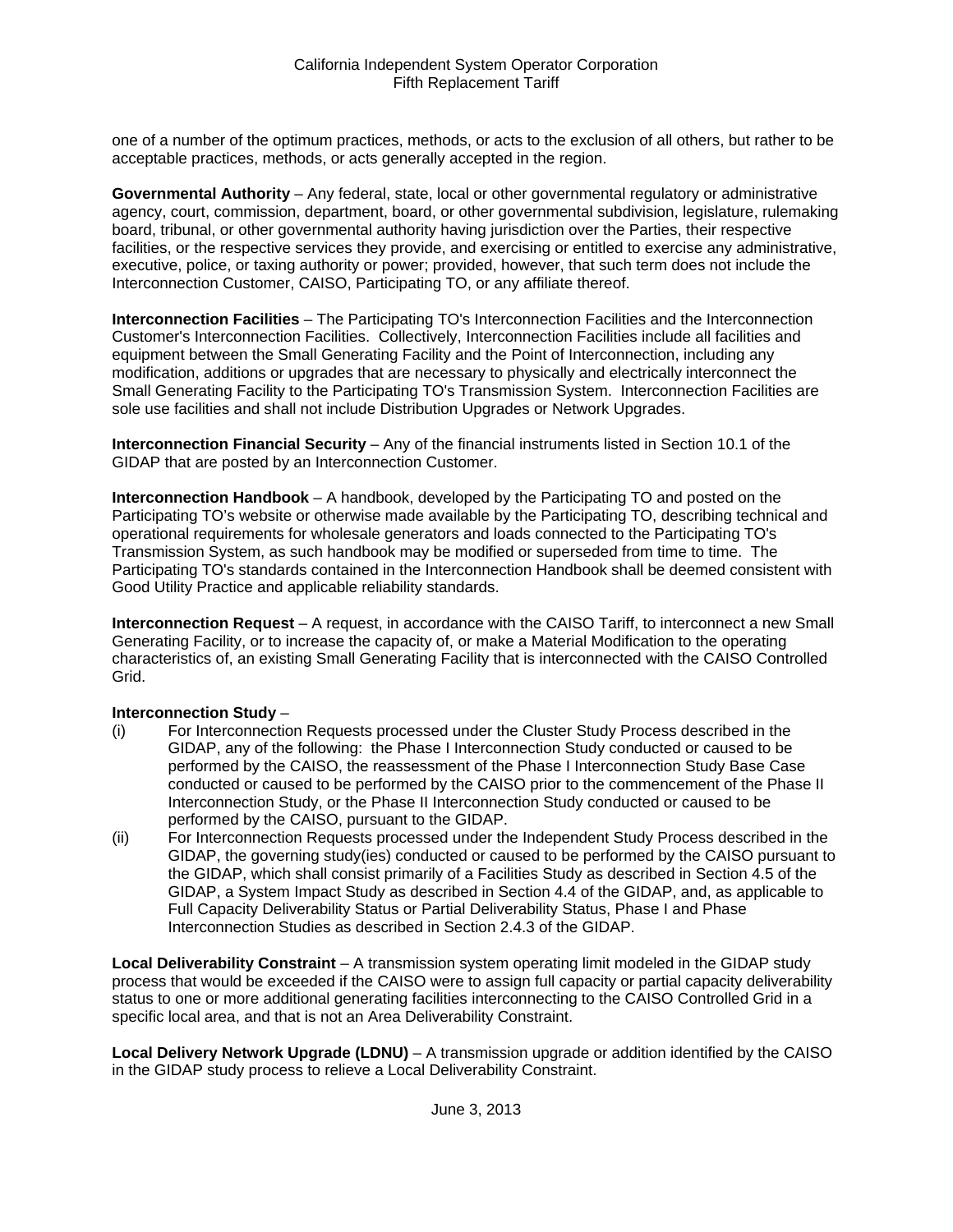**CAISO Controlled Grid** – The system of transmission lines and associated facilities of the parties to a Transmission Control Agreement that have been placed under the CAISO's Operational Control.

**CAISO Tariff** – The CAISO's tariff, as filed with FERC, and as amended or supplemented from time to time, or any successor tariff.

**Material Modification** – A modification that has a material impact on the cost or timing of any Interconnection Request or any other valid interconnection request with a later queue priority date.

**Merchant Network Upgrades** – Network Upgrades constructed and owned by an Interconnection Customer pursuant to Article 5.2.1 of this SGIA, Section 13.3 of the GIDAP, and Sections 24.4.6.1 and 36.11 of the CAISO Tariff.

**Network Upgrades –** Additions, modifications, and upgrades to the Participating TO's Transmission System required at or beyond the point at which the Small Generating Facility interconnects with the CAISO Controlled Grid to accommodate the interconnection of the Small Generating Facility with the CAISO Controlled Grid. Network Upgrades do not include Distribution Upgrades.

**Operational Control** – The rights of the CAISO under a Transmission Control Agreement and the CAISO Tariff to direct the parties to the Transmission Control Agreement how to operate their transmission lines and facilities and other electric plant affecting the reliability of those lines and facilities for the purpose of affording comparable non-discriminatory transmission access and meeting applicable reliability criteria.

**Operating Requirements** – Any operating and technical requirements that may be applicable due to the CAISO, Western Electricity Coordinating Council, Balancing Authority Area, or the Participating TO's requirements, including those set forth in this Agreement.

**Option (A) Interconnection Customer** – An Interconnection Customer that elects to interconnect pursuant to Option (A) as set forth in Section 7.2 of the GIDAP.

**Option (B) Interconnection Customer** – An Interconnection Customer that elects to interconnect pursuant to Option (B) as set forth in Section 7.2 of the GIDAP.

**Party or Parties** – The Participating TO, CAISO, Interconnection Customer or the applicable combination of the above.

**Phased Generating Facility** – A Generating Facility that is structured to be completed and to achieve Commercial Operation in two or more successive sequences that are specified in this SGIA, such that each sequence comprises a portion of the total megawatt generation capacity of the entire Generating Facility.

**Point of Interconnection** – The point where the Interconnection Facilities connect with the Participating TO's Transmission System.

**Reasonable Efforts** – With respect to an action required to be attempted or taken by a Party under this Agreement, efforts that are timely and consistent with Good Utility Practice and are otherwise substantially equivalent to those a Party would use to protect its own interests.

**Reliability Network Upgrades (RNU)** – The transmission facilities at or beyond the Point of Interconnection identified in the Interconnection Studies as necessary to interconnect one or more Generating Facility(ies) safely and reliably to the CAISO Controlled Grid, which would not have been necessary but for the interconnection of one or more Generating Facility(ies), including Network Upgrades necessary to remedy short circuit or stability problems, or system operating limits. Reliability Network Upgrades shall only be deemed necessary for system operating limits, occurring under any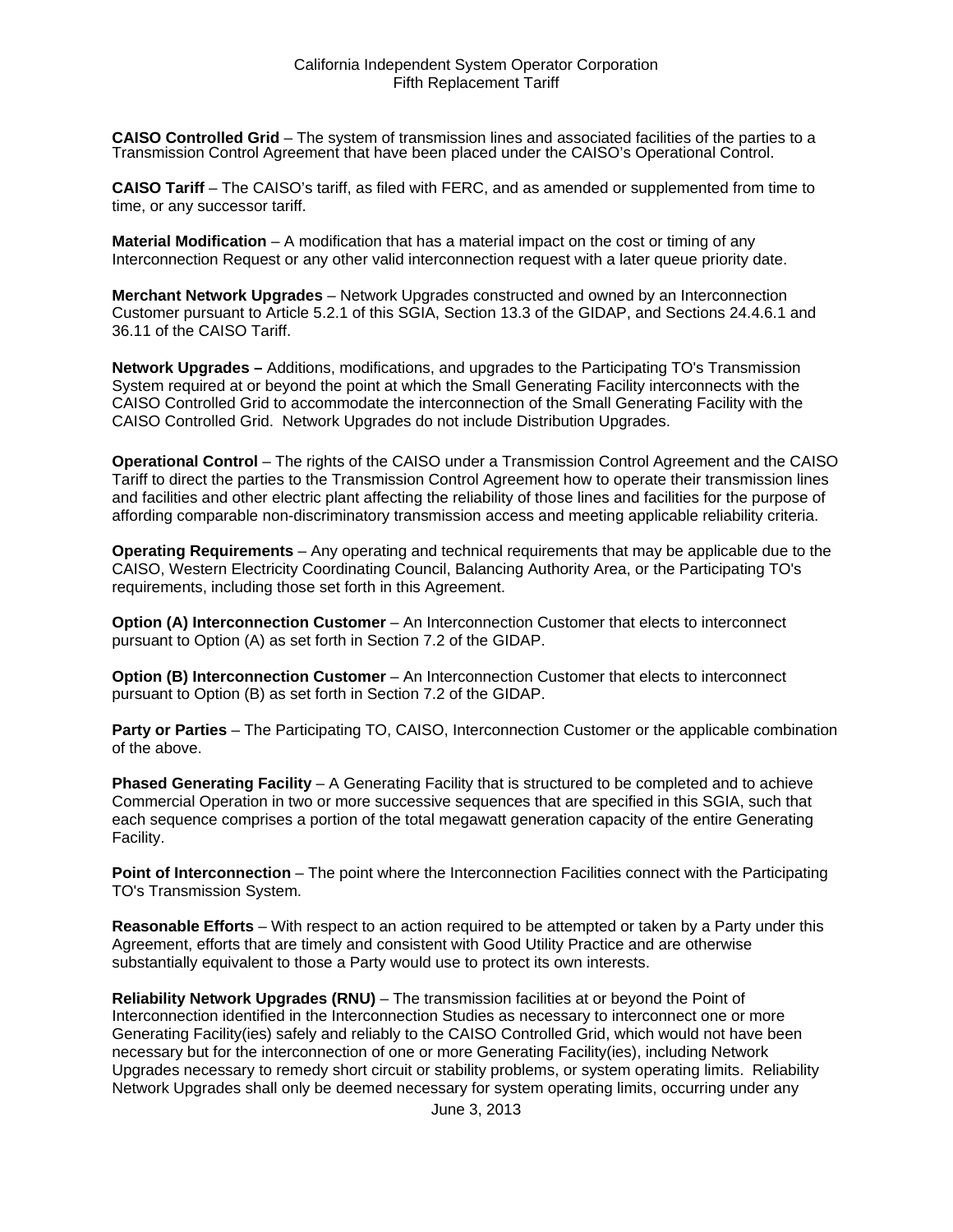system condition, which such system operating limits cannot be adequately mitigated through Congestion Management, Operating Procedures, or Special Protection Systems based on the characteristics of the Generating Facilities included in the Interconnection Studies, limitations on market models, systems, or information, or other factors specifically identified in the Interconnection Studies. Reliability Network Upgrades also include, consistent with WECC practice, the facilities necessary to mitigate any adverse impact the Generating Facility's interconnection may have on a path's WECC rating.

**Small Generating Facility** – The Interconnection Customer's device for the production of electricity identified in the Interconnection Request, but shall not include the Interconnection Customer's Interconnection Facilities.

**TP Deliverability** – The capability, measured in MW, of the CAISO Controlled Grid as modified by transmission upgrades and additions identified in the annual Transmission Plan to support the interconnection with Full Capacity Deliverability Status or Partial Capacity Deliverability Status of additional Generating Facilities in a specified geographic or electrical area of the CAISO Controlled Grid.

**Transmission Control Agreement –** CAISO FERC Electric Tariff No. 7.

**Transmission System** – The facilities owned and operated by the Participating TO and that have been placed under the CAISO's Operational Control, which facilities form part of the CAISO Controlled Grid.

**Upgrades** – The required additions and modifications to the Participating TO's Transmission System and Distribution System at or beyond the Point of Interconnection. Upgrades may be Network Upgrades or Distribution Upgrades. Upgrades do not include Interconnection Facilities.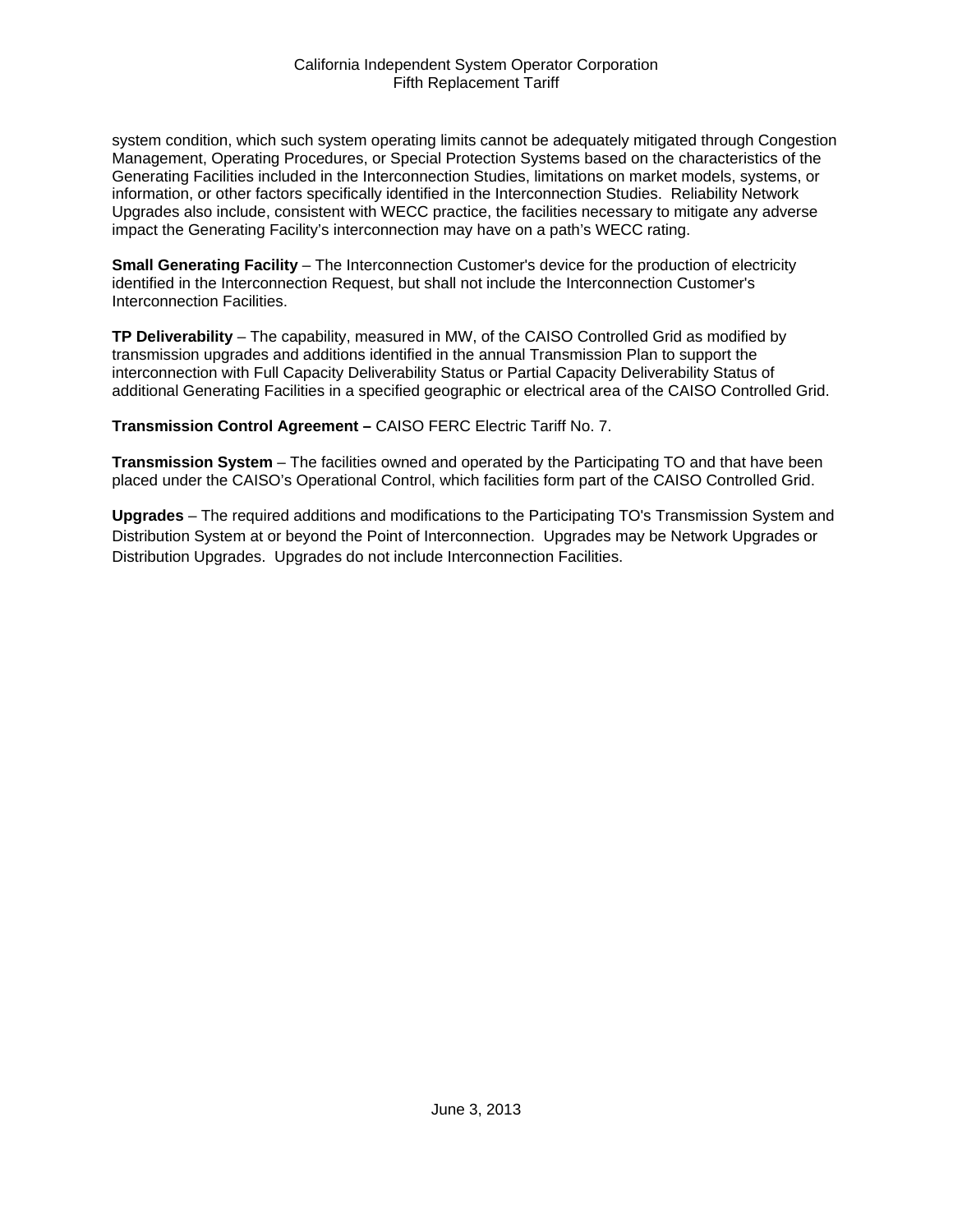# **Attachment 2**

# **Description and Costs of the Small Generating Facility, Interconnection Facilities, and Metering Equipment**

Equipment, including the Small Generating Facility, Interconnection Facilities, and metering equipment shall be itemized and identified as being owned by the Interconnection Customer or the Participating TO. The Participating TO will provide a best estimate itemized cost, including overheads, of its Interconnection Facilities and metering equipment, and a best estimate itemized cost of the annual operation and maintenance expenses associated with its Interconnection Facilities and metering equipment.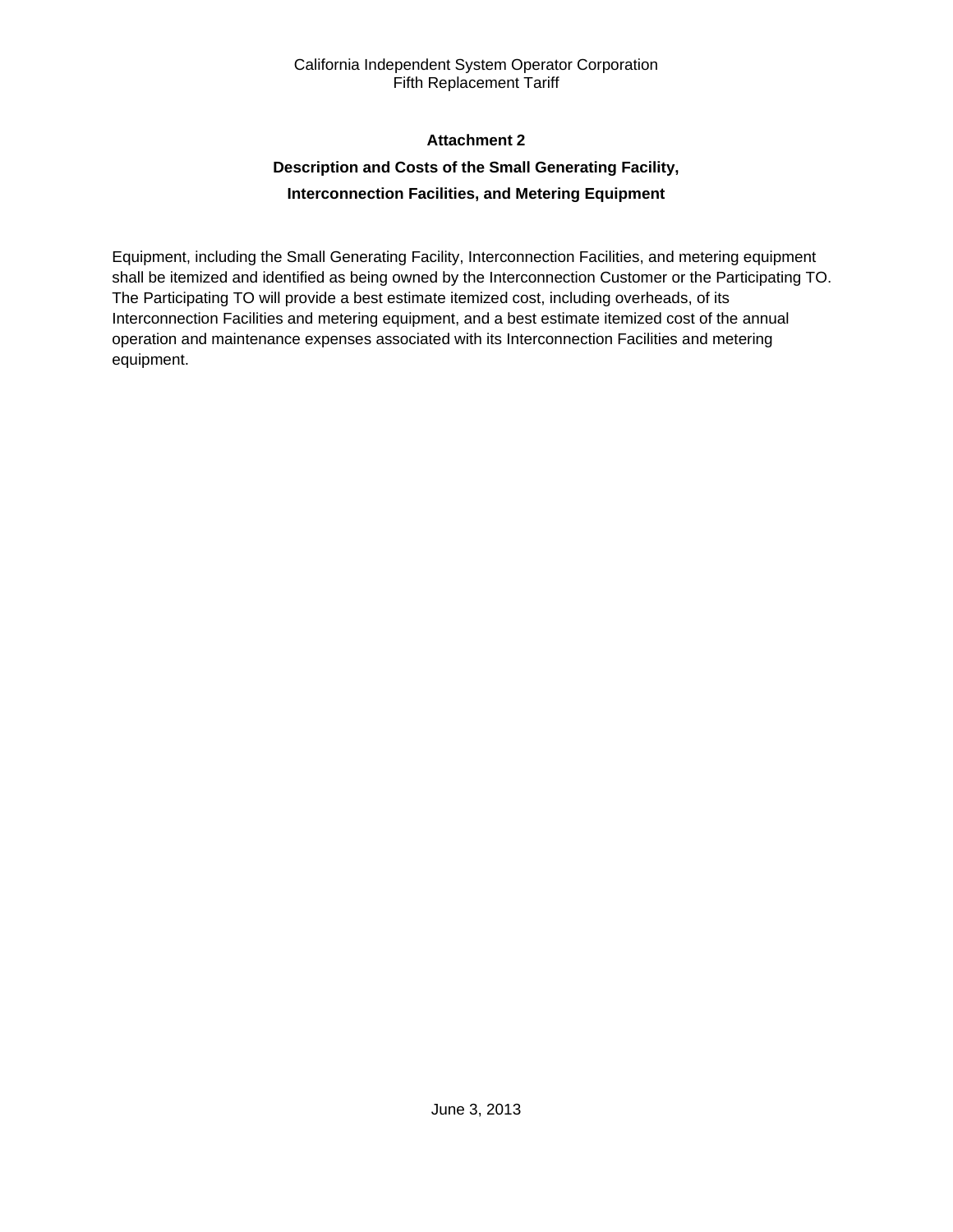# **Attachment 3**

# **One-line Diagram Depicting the Small Generating Facility, Interconnection Facilities, Metering Equipment, and Upgrades**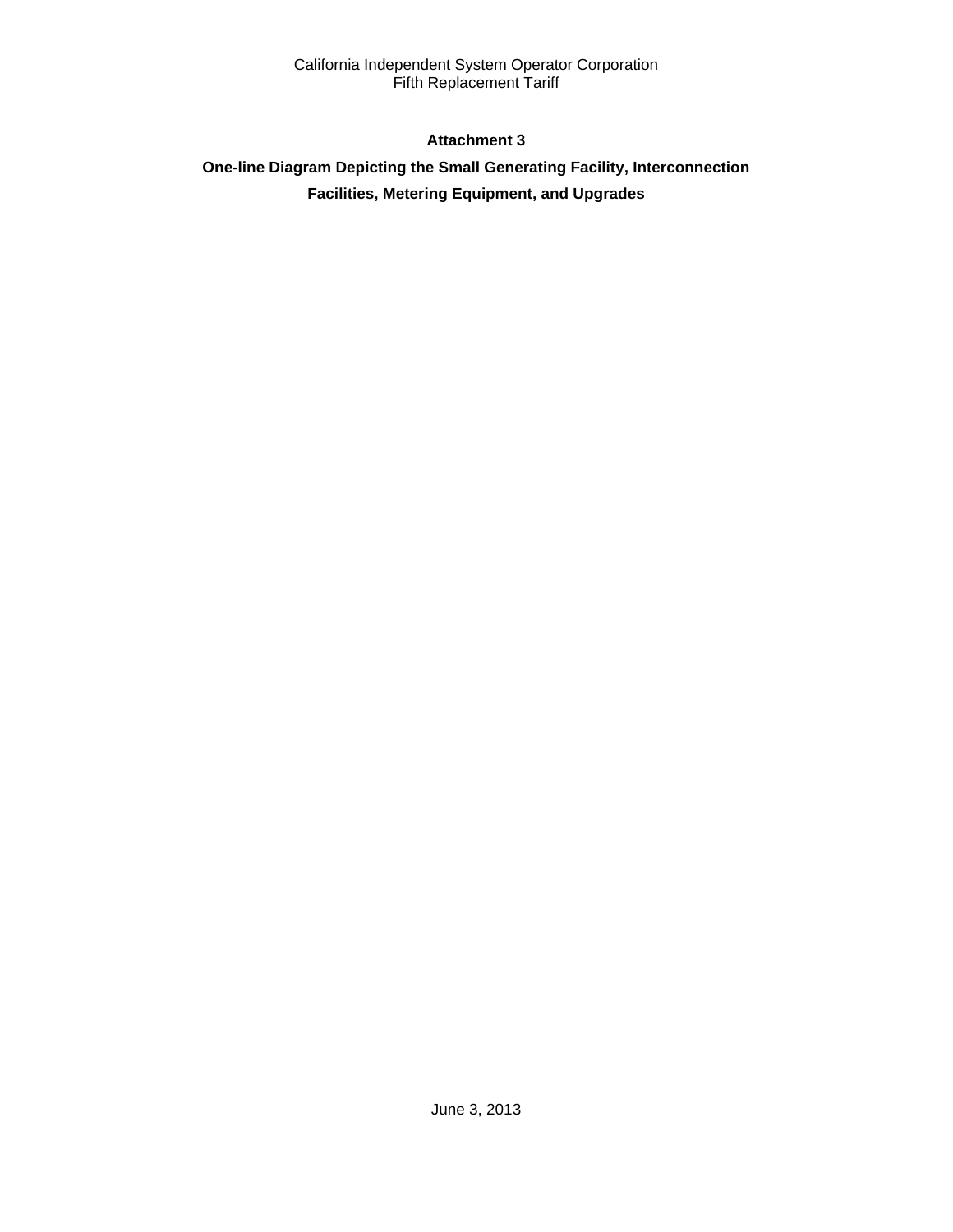# **Attachment 4 Milestones**

In-Service Date: \_\_\_\_\_\_\_\_\_\_\_\_\_\_\_\_\_\_\_\_\_\_

Critical milestones and responsibility as agreed to by the Parties:

| <b>Milestone/Date</b>                                                                                                                                                                                                                                                                                                                                      | <b>Responsible Party</b> |
|------------------------------------------------------------------------------------------------------------------------------------------------------------------------------------------------------------------------------------------------------------------------------------------------------------------------------------------------------------|--------------------------|
|                                                                                                                                                                                                                                                                                                                                                            |                          |
|                                                                                                                                                                                                                                                                                                                                                            |                          |
|                                                                                                                                                                                                                                                                                                                                                            |                          |
|                                                                                                                                                                                                                                                                                                                                                            |                          |
|                                                                                                                                                                                                                                                                                                                                                            |                          |
|                                                                                                                                                                                                                                                                                                                                                            |                          |
|                                                                                                                                                                                                                                                                                                                                                            |                          |
| $(8) \begin{tabular}{ l l l l } \hline \rule{0.2cm}{.01cm} \rule{0.2cm}{.01cm} \rule{0.2cm}{.01cm} \rule{0.2cm}{.01cm} \rule{0.2cm}{.01cm} \rule{0.2cm}{.01cm} \rule{0.2cm}{.01cm} \rule{0.2cm}{.01cm} \rule{0.2cm}{.01cm} \rule{0.2cm}{.01cm} \rule{0.2cm}{.01cm} \rule{0.2cm}{.01cm} \rule{0.2cm}{.01cm} \rule{0.2cm}{.01cm} \rule{0.2cm}{.01cm} \rule{$ |                          |
|                                                                                                                                                                                                                                                                                                                                                            |                          |
| $(10) \qquad \qquad \overbrace{\qquad \qquad }$                                                                                                                                                                                                                                                                                                            |                          |
| Agreed to by:                                                                                                                                                                                                                                                                                                                                              |                          |
|                                                                                                                                                                                                                                                                                                                                                            |                          |
|                                                                                                                                                                                                                                                                                                                                                            |                          |
|                                                                                                                                                                                                                                                                                                                                                            |                          |

 $\overline{\phantom{0}}$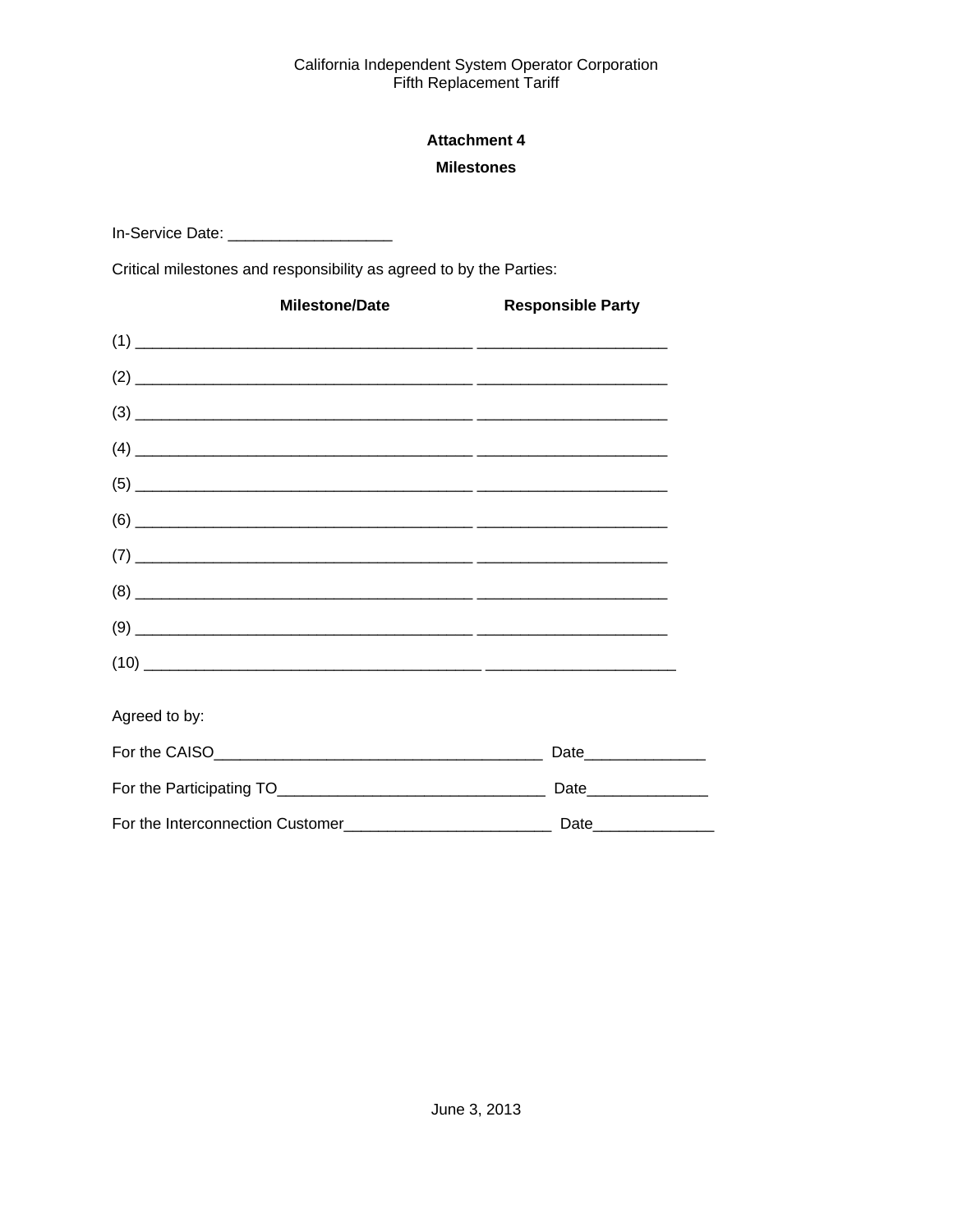# **Attachment 5**

# **Additional Operating Requirements for the CAISO Controlled Grid and Affected Systems Needed**

# **to Support**

# **the Interconnection Customer's Needs**

The Participating TO and the CAISO shall also provide requirements that must be met by the Interconnection Customer prior to initiating parallel operation with the CAISO Controlled Grid.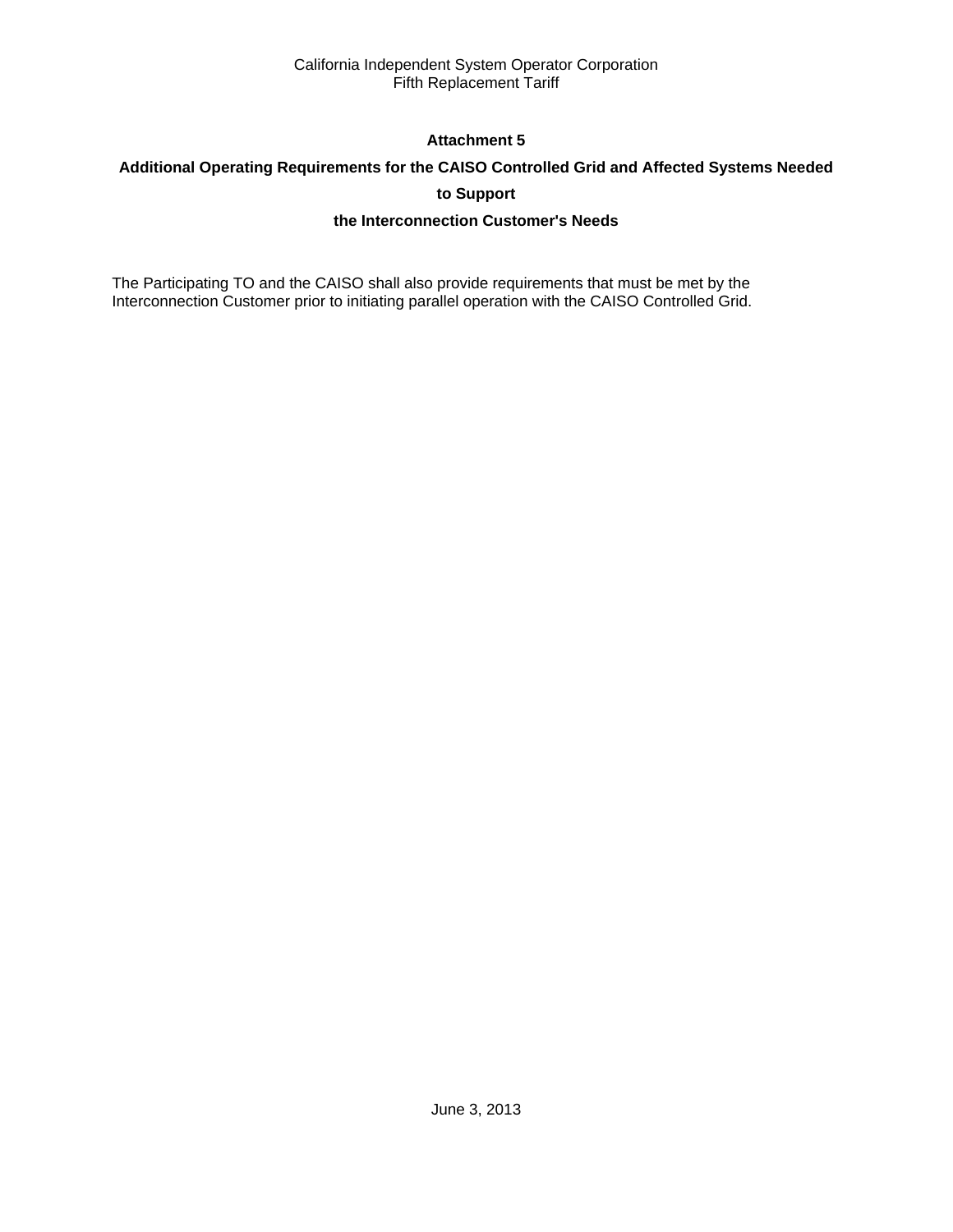# **Attachment 6**

# **Participating TO's Description of its Upgrades**

# **and Best Estimate of Upgrade Costs**

The Participating TO shall describe Upgrades and provide an itemized best estimate of the cost, including overheads, of the Upgrades and annual operation and maintenance expenses associated with such Upgrades. The Participating TO shall functionalize Upgrade costs and annual expenses as either transmission or distribution related.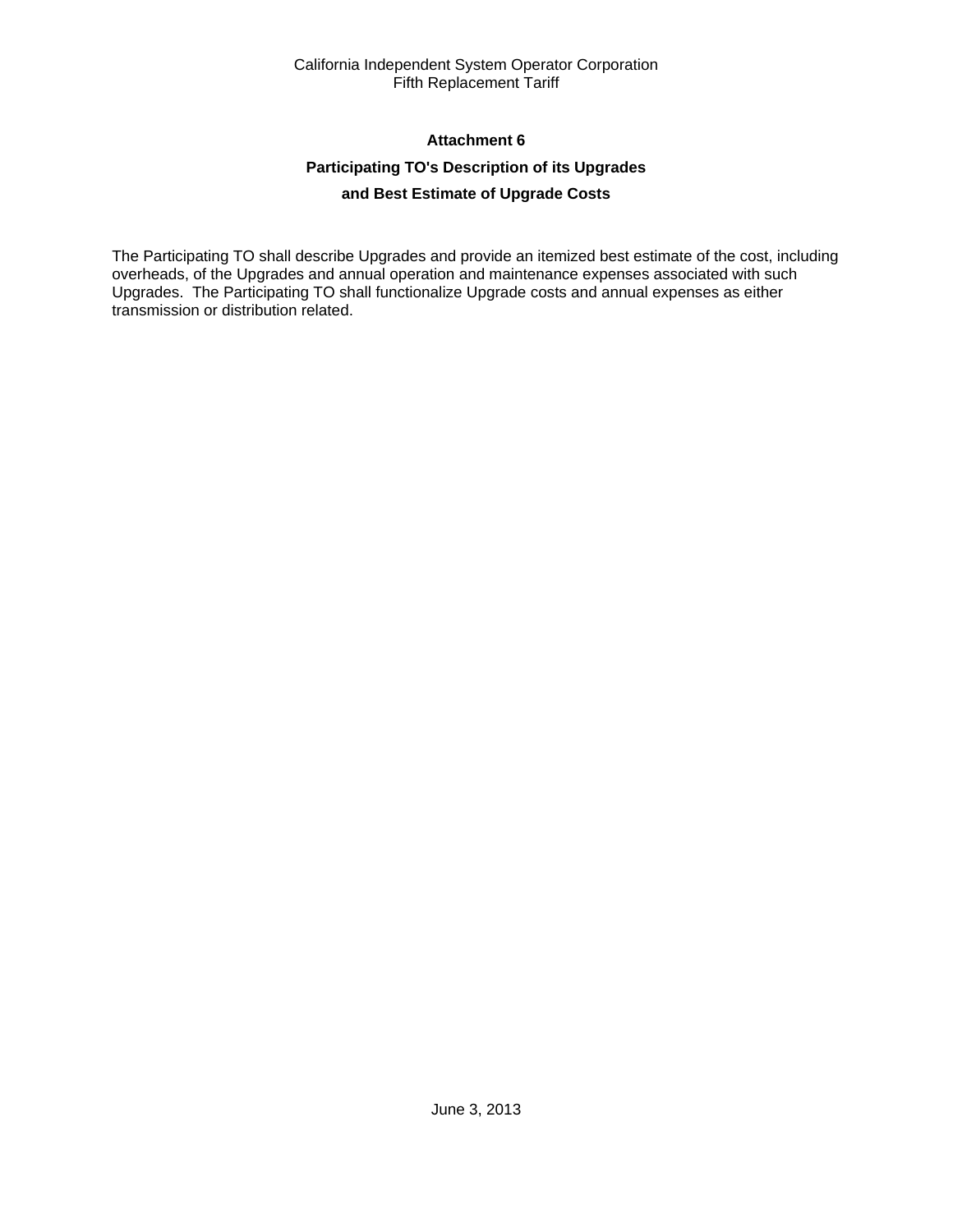# **Attachment 7**

# **Interconnection Requirements for an Asynchronous Generating Facility**

Attachment 7 sets forth requirements and provisions specific to all Asynchronous Generating Facilities. All other requirements of this Agreement continue to apply to all Asynchronous Generating Facility interconnections.

### **A. Technical Standards Applicable to Asynchronous Generating Facilities**

# **i. Low Voltage Ride-Through (LVRT) Capability**

A Asynchronous Generating Facility shall be able to remain online during voltage disturbances up to the time periods and associated voltage levels set forth in the requirements below.

- 1. An Asynchronous Generating Facility shall remain online for the voltage disturbance caused by any fault on the transmission grid, or within the Asynchronous Generating Facility between the Point of Interconnection and the high voltage terminals of the Asynchronous Generating Facility's step up transformer, having a duration equal to the lesser of the normal three-phase fault clearing time (4-9 cycles) or one-hundred fifty (150) milliseconds, plus any subsequent post-fault voltage recovery to the final steady-state post-fault voltage. Clearing time shall be based on the maximum normal clearing time associated with any three-phase fault location that reduces the voltage at the Asynchronous Generating Facility's Point of Interconnection to 0.2 per-unit of nominal voltage or less, independent of any fault current contribution from the Asynchronous Generating Facility.
- 2. An Asynchronous Generating Facility shall remain online for any voltage disturbance caused by a single-phase fault on the transmission grid, or within the Asynchronous Generating Facility between the Point of Interconnection and the high voltage terminals of the Asynchronous Generating Facility's step up transformer, with delayed clearing, plus any subsequent post-fault voltage recovery to the final steady-state post-fault voltage. Clearing time shall be based on the maximum backup clearing time associated with a single point of failure (protection or breaker failure) for any single-phase fault location that reduces any phase-to-ground or phase-to-phase voltage at the Asynchronous Generating Facility's Point of Interconnection to 0.2 per-unit of nominal voltage or less, independent of any fault current contribution from the Asynchronous Generating Facility.
- 3. Remaining on-line shall be defined as continuous connection between the Point of Interconnection and the Asynchronous Generating Facility's units, without any mechanical isolation. Asynchronous Generating Facilities may cease to inject current into the transmission grid during a fault.
- 4. The Asynchronous Generating Facility is not required to remain on line during multi-phased faults exceeding the duration described in Section A.i.1 of this Appendix H or single-phase faults exceeding the duration described in Section A.i.2 of this Appendix H.
- 5. The requirements of this Section A.i. of this Appendix H do not apply to faults that occur between the Asynchronous Generating Facility's terminals and the high side of the step-up transformer to the high-voltage transmission system.
- 6. Asynchronous Generating Facilities may be tripped after the fault period if this action is intended as part of a special protection system.